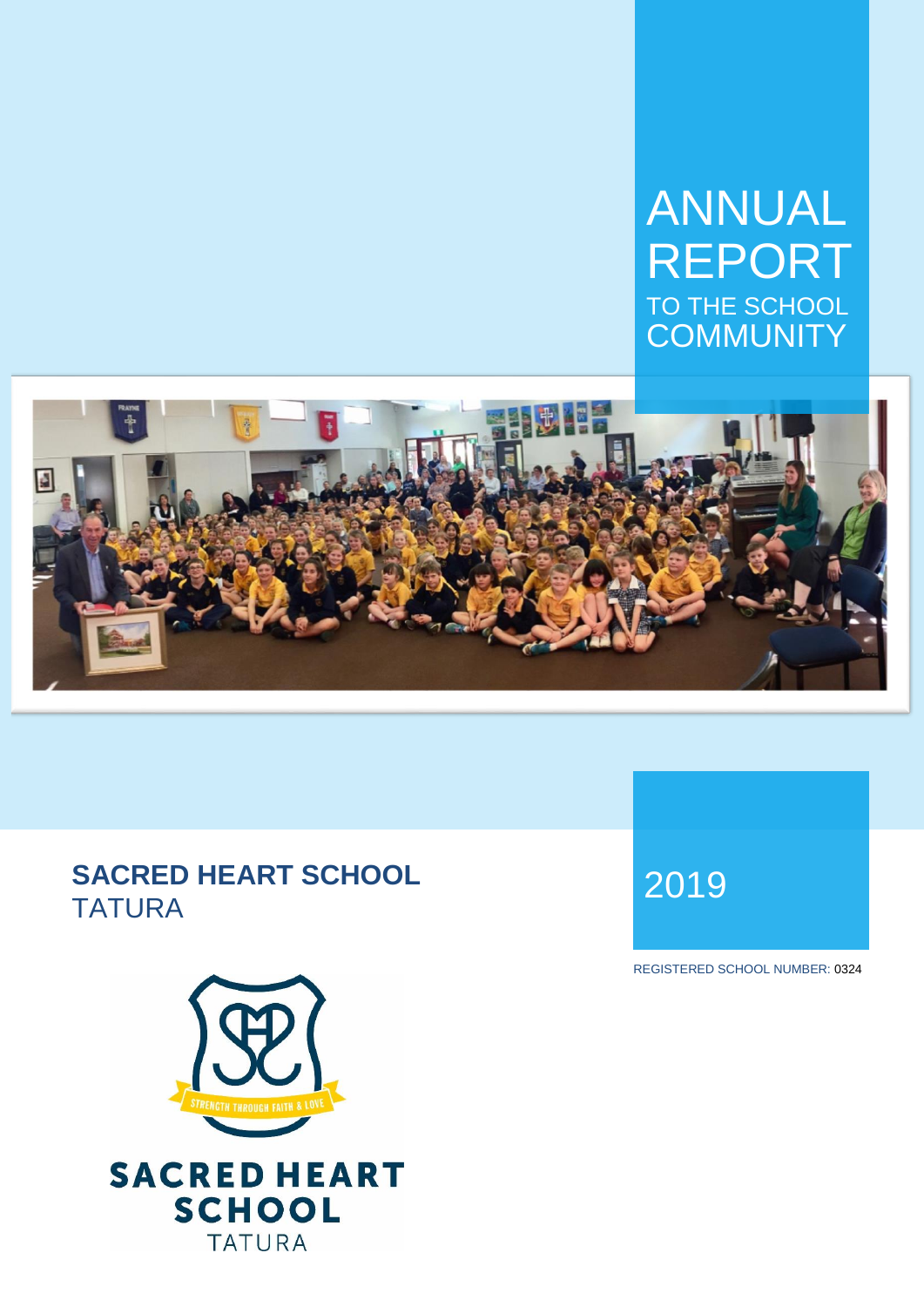## **Contents**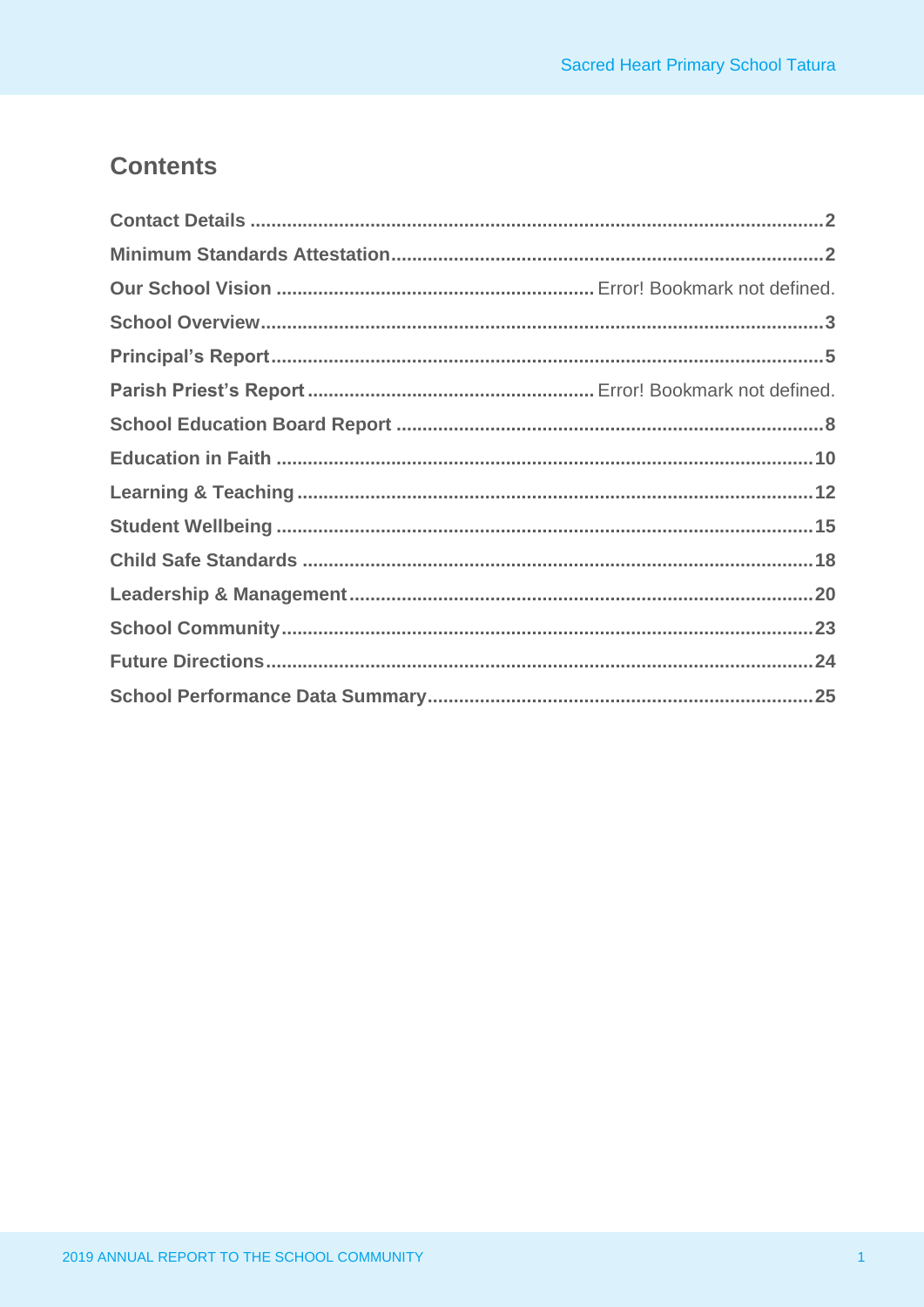## **Contact Details**

| <b>ADDRESS</b>                             | 69-75 Hogan St Tatura. Vic 3616    |
|--------------------------------------------|------------------------------------|
| <b>PRINCIPAL</b>                           | Ms Pauline Hindson                 |
| <b>PARISH PRIEST</b>                       | Fr John Paul Pasala                |
| <b>SCHOOL BOARD CHA Mrs Maria Spedding</b> |                                    |
| <b>TELEPHONE</b>                           | $(03)$ 58241841                    |
| <b>EMAIL</b>                               | principal@shtatura.catholic.edu.au |
| <b>WEBSITE</b>                             | www.shtatura.catholic.edu.au       |
| <b>E NUMBER</b>                            | E3007                              |

## **Minimum Standards Attestation**

- I, Pauline Hindson attest that Sacred Heart School is compliant with:
	- All of the requirements for the minimum standards and other requirements for the registration of schools as specified in the *Education and Training Reform Act 2006 (Vic)* and the *Education and Training Reform Regulations 2017 (Vic)*, except where the school has been granted an exemption from any of these requirements by the VRQA
	- Australian Government accountability requirements related to the 2019 school year under the *Australian Education Act 2013 (Cth)* and the *Australian Education Regulations 2013 (Cth)*
	- The Child Safe Standards prescribed in Ministerial Order No.870 Child Safe Standards, Managing Risk of Child Abuse in School.

April 30th 2020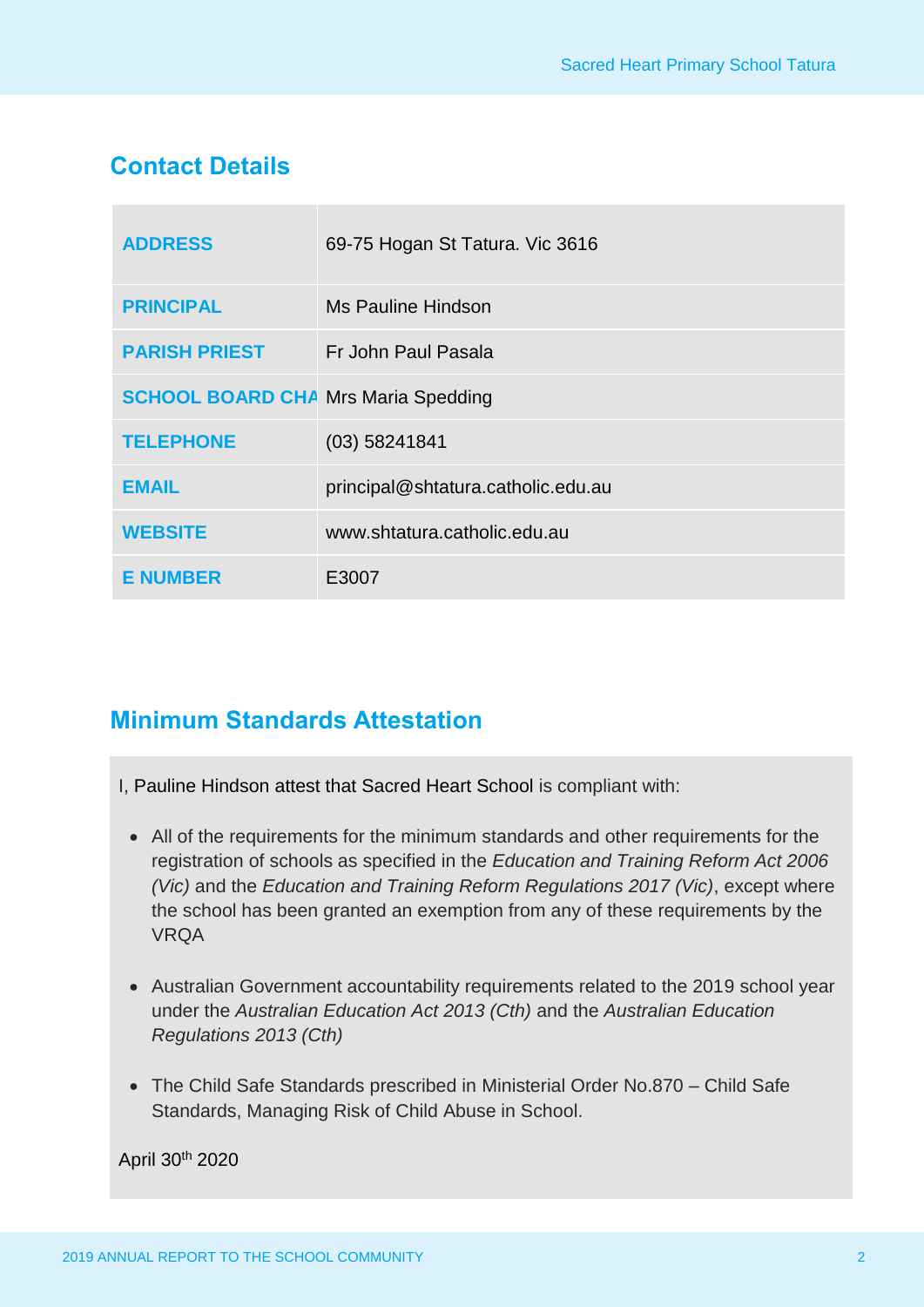### **Our School Vision**

#### *'An active learning community working in partnership with families, inspiring strength through faith and love.'*

At Sacred Heart Primary School, we believe:

- *1. In celebrating our Catholic faith in a life-giving community of witnesses who serve God and society.*
- *2. In fostering open and supportive relationships with families as the primary educators of their children.*
- *3. In educating the whole child in a learning environment where teamwork and collaboration are central, so that each child becomes a valuable contributor to society.*
- *4. In providing a curriculum, which cultivates effective lifelong learners through commitment to inform, current teaching and learning practice.*
- *5. In building relationships based upon mutual respect trust and care in an environment of justice, equality, compassion and hope.*

#### **Our Graduate Outcomes**

At Sacred Heart Primary School, we seek to educate students to:

- *Be inspired by Christ*
- *Live an active and healthy lifestyle*
- *Be discerning and adaptable lifelong learners in a contemporary world*
- *Have a social conscience and respect for life, self, others and the environment*
- *Be optimistic, resilient and confident to take their own path and reach their potential*
- *Have the ability to work as an individual, and as part of a team*

#### **Acknowledgment**

*At Sacred Heart we acknowledge the Yorta Yorta nation, the traditional custodians on the land on which our school is built, as they have occupied and cared for this country for many generations. We also celebrate their continuing contributions to the life of this region.*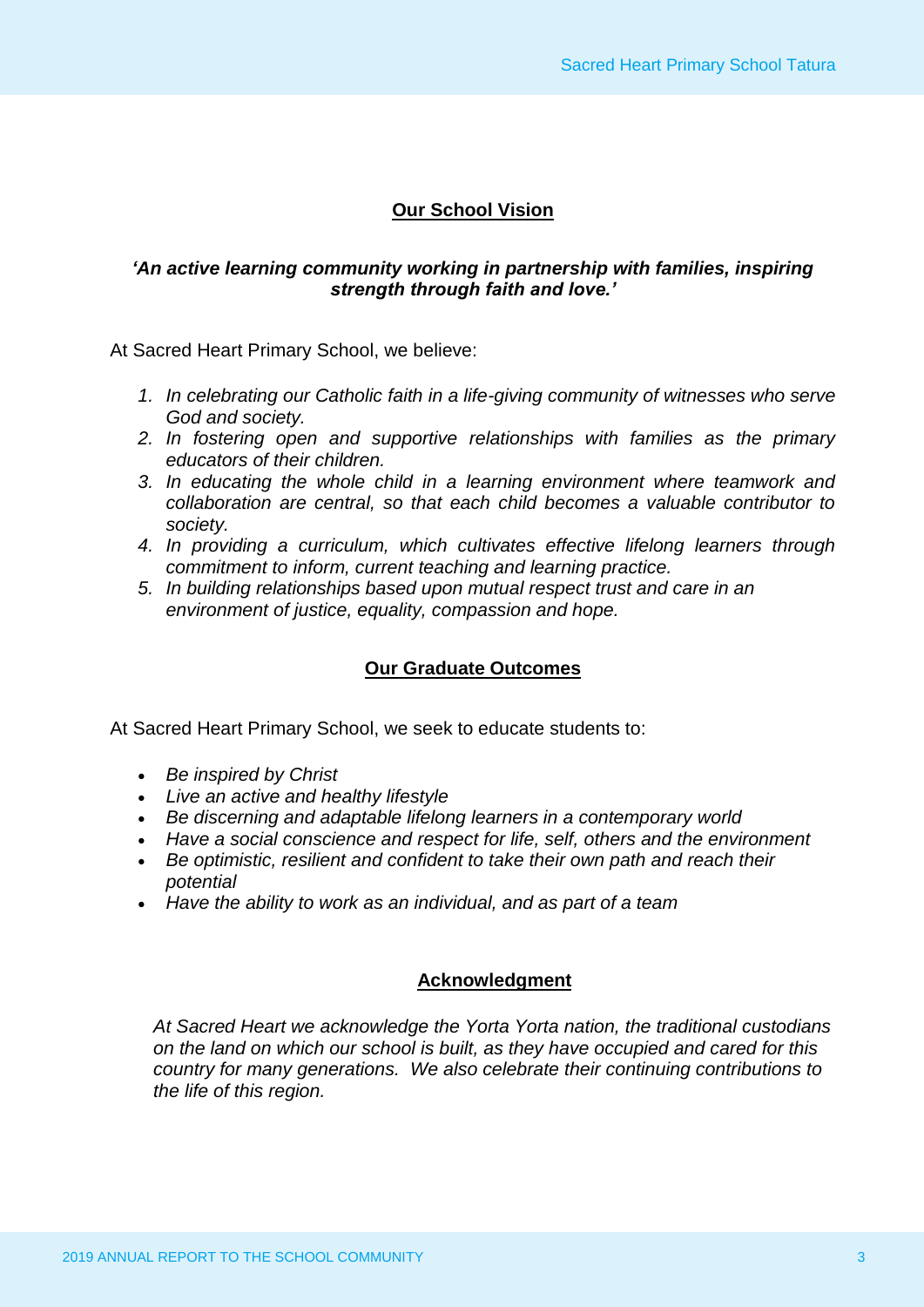Sacred Heart Primary School Tatura is a Catholic school, founded by the Sisters of Mercy in 1900. Our school was located on its original site until 1966 and has been operating on the Hogan Street site since then. Sacred Heart School endeavours to continue the great work of those who came before us as we build the story of Catholic Education for the Tatura community. The school, led by the Sisters of Mercy until 1985 still continues to maintain a strong commitment to their values and ideals of "*Strength Through Faith and Love".*

Our spacious grounds and flexible learning environments allow us to provide a child centred curriculum which best meets the individual learning needs of all our learners.

Our school is a vibrant part of the Sacred Heart Parish and the wider Tatura community.

The school's enrolment at the 2019 August Census was 225 students. Our school was designed into ten class groupings of two Foundation classes, three 1/2 classes, three 3/4 classes and two 5/6 classes.

The Staff of 23 work together as a team, strongly committed to Catholic education and the wellbeing of the all our students.

Specialist classes taught are Italian and Visual and Performing Arts. Writers Workshop was also introduced this year. Teaching staff work and plan together in three units, junior, middle and senior and are well supported by Learning Support staff.

The School Leadership Team, School Board and staff continued to focus on 2019 Action Plans under the framework of Catholic Identity, Pastoral Wellbeing, Leadership, Learning and Teaching, Stewardship of Resources.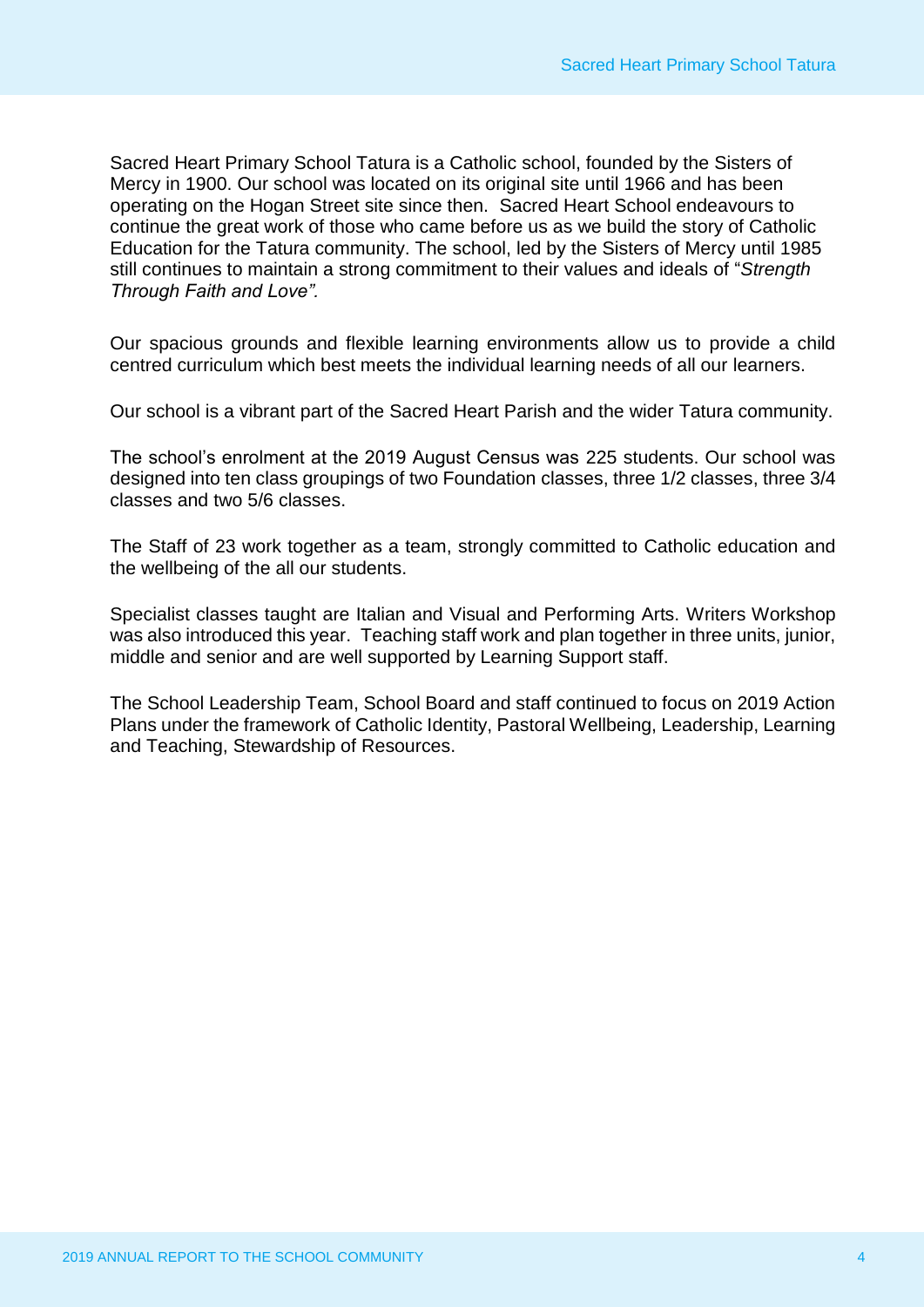#### **Principal's Report**

2019 has been a very fulfilling year for all at Sacred Heart School with significant developments across a number of key areas identified in the school's strategic plan. The education of the children at Sacred Heart is enriched and inspired by a motivated and caring staff committed to improved learning outcomes and genuine care and concern for the individual child.

Professional Learning Teams met regularly to focus on data analysis and improve outcomes across all areas of the curriculum. As part of the Learning and Teaching Action Plan, Bernard Kerrins, Mathematics Consultant, led staff in Professional Learning sessions and modelled Numeracy and Maths lessons across each unit.

In addition to working towards improved outcomes in our Core Subject areas, Sacred Heart School again shone in the area of the Arts. Our School Concert, *Who Listens to the Radio* was a wonderful success. Every member of the school community participated in the concert which was thoroughly enjoyed by our school community. The school Rock Band, *The Evening Birds and* school choir regularly performed to school and community audiences and Year 5/6 students participated in the Sandhurst schools, *Festival of the Sacred*.

The students of Sacred Heart School also shone is a variety of other curricular and extra curricular activities. Two teams participated in Tournament of the Minds and we were very proud of their performance, both being awarded 2<sup>nd</sup> place honours in the regional competition. Year 3 and 4 team was later awarded a wild card for their performance and competed in the Victorian finals. Congratulations Michelle Cameron and Cassie Worm for preparing the teams so well and providing the unique opportunity and experience to participate in this tournament.

We continued our close connection with Ambulance Victoria with Year 6 students completing the program, Call, Push, Shock and the Chain of Survival. A promotional video for Ambulance Victoria and Heart Safe Community was made featuring our school and to showcase the program. A representative of Sacred Heart School Student Leadership, Marjolein Wind was invited to the launch at the Melbourne Museum and represented us proudly and competently.

After sixteen years of serving the Sacred Heart Parish, Fr Michael Morley announced he would be retiring as Parish Priest. During that time Fr Michael has taken great care of and interest in our school, regularly attending school functions, athletics carnivals, social events, welcome gatherings, BBQs, school productions to name just a few. During his final Assembly, classes sang a special farewell song and school leaders, presented him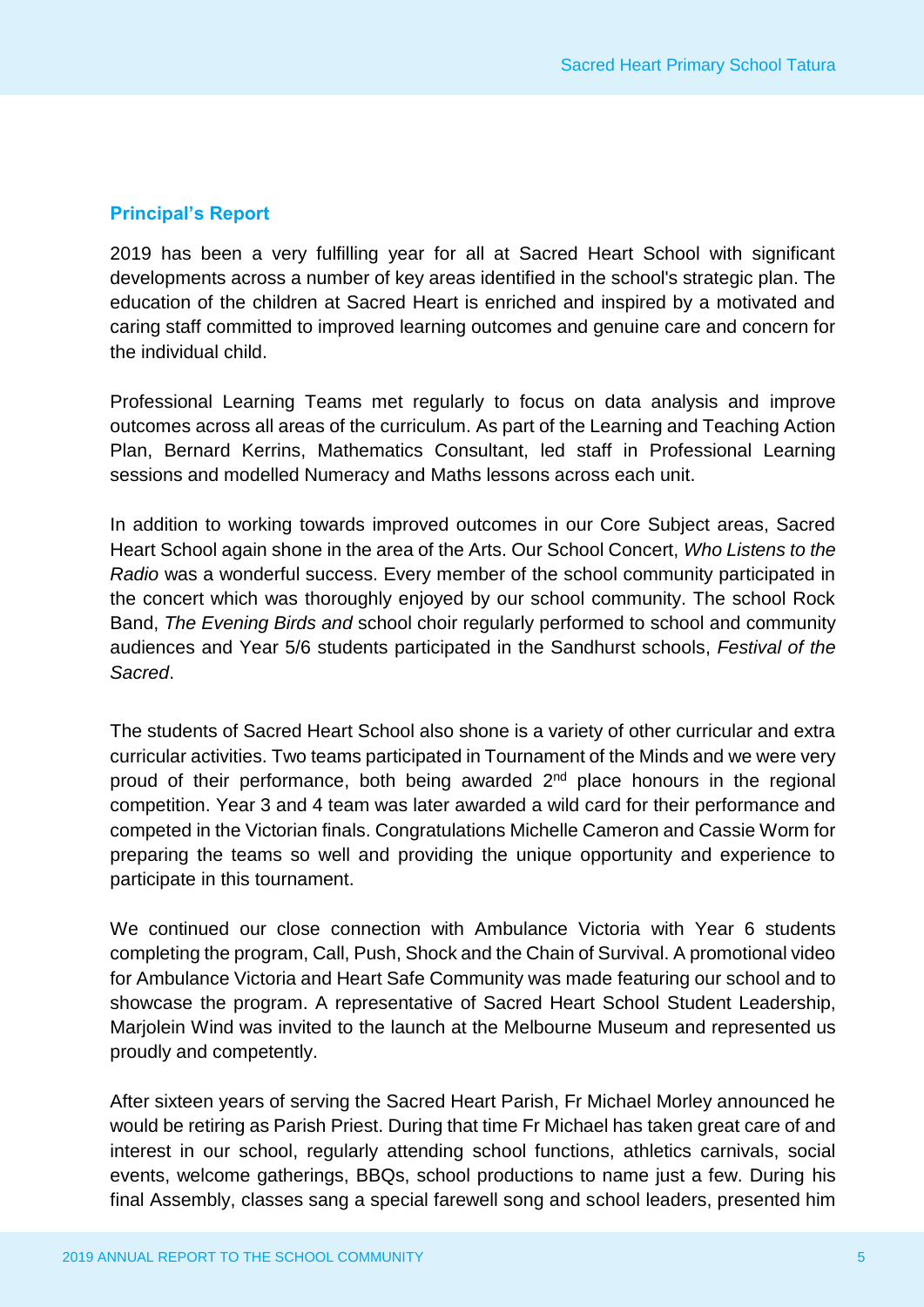with a watercolour painting of Sacred Heart and a book that everyone had written a special goodbye message in. Fr Michael celebrated his final Mass, followed by a farewell lunch where Carsley Kelly and Seth Hutchinson spoke on our behalf and shared some of their amusing moments with him as altar servers. Fr Michael will be very much missed at Sacred Heart School but we all wished him well for his much deserved retirement.

We welcomed Fr John Paul Pasala to our school and parish and look forward to working with him in the coming years.

Sacred Heart School participated in the ECSI [Enhancing Catholic School Identity] Survey. This survey will assist us to better understand our current Catholic Identity and determine where the school community might like to see itself in the future. Parents, staff and students in Years 5 and 6 were asked to complete the survey. The results of the survey recommended a future focus towards a deeper understanding of scripture which will form part of our 2020 Action plan.

Our Year 6 School Leaders were a wonderful example to our school community and proudly represented Sacred Heart on many occasions. They were presented with their Year 6 shirts and received a special blessing from Fr Michael during the first Assembly for the year. Throughout the year they presented Assemblies, led school tours, organised lunchtime activities, raised the school flags, laid wreaths at Anzac and Remembrance Day ceremonies, were wonderful buddies to our Foundation classes and organised activities for the fete to name only a few. During their time at our school they flourished in so many ways and are a real credit to their families and their school.

The annual School Parish Fete was again a very successful evening, both socially and financially. Thank you to Maria Spedding and the fete committee for the planning and organisation that ensures this is a great success. The generous donation made to the school by the fete committee allowed us to continue improvements to our play area and commence the Outdoor Learning and Play Space.

We were pleased to hear from the Australian Government that our local School Community Fund Application was successful and we received a grant for \$20 000 for the Outdoor Learning and Play Space. The construction of the play area has begun and will be completed during first term 2020.

Matt Cameron also applied for and received a grant from the Sporting Schools Program which enabled classes from Years 1-6 to participate in golf sessions as part of the Phys Ed program.

A special thank you to our School Board who have provided valuable guidance and advice in many areas of the school during the year. Thank you especially to Michael Dundon for being Board Chair for two years and Maria Spedding for accepting the position as new Board Chair. A particular thank you also to Carmel Basile for generously sharing her expertise and time to the School Board for the past four years.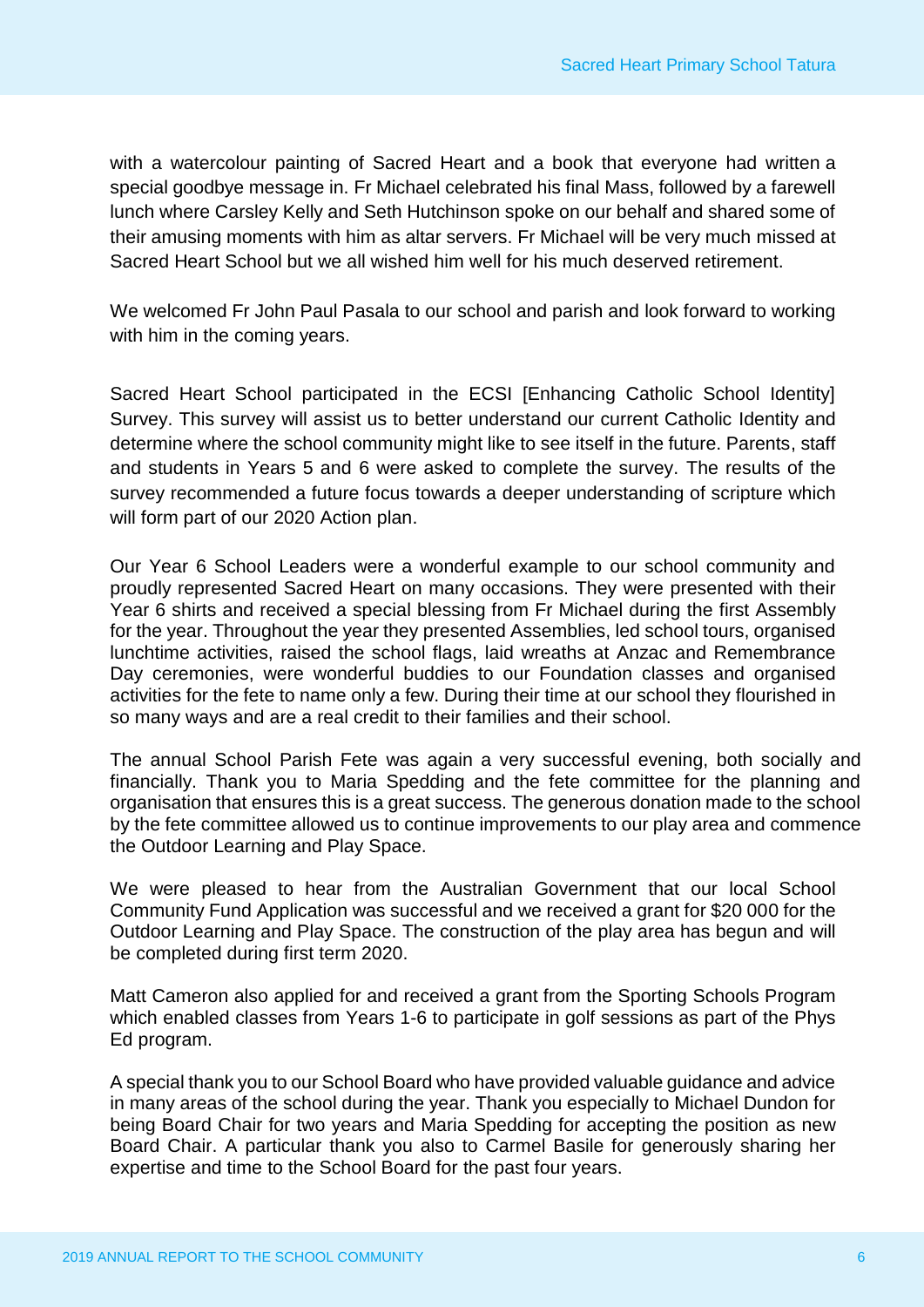Thank you to all the families of Sacred Heart for the support you give your children and the staff. They are very lucky to attend a school where the culture of family engagement is the norm. We have such a generous, kind and thoughtful parent community who help in a multitude of ways throughout the year, whether it be covering books, helping in the classroom, on excursions, second hand uniforms, Playgroup, running fete stalls or working and supporting their children quietly in less obvious areas. Your ongoing support and commitment allow us to work together to bring about the best in your children, not only academically but also holistically so each and everyone at Sacred Heart can reach their full potential.

I would like to particularly thank our Deputy Principal, Matt Cameron who took on numerous additional roles during this year and was a great support to myself, staff and parents. Thank you also to the Leadership Team for their ongoing commitment to providing quality education. My gratitude also goes to Debbie Worm who was an incredible support to me personally as well as efficiently organizing the great deal of work required at the front office. As the area of administration continues to grow, we employed Sally Dickinson in the Office for two days a week.

There have been many highlights throughout the 2019 school year and all the children, families and staff associated with Sacred Heart School should feel proud of all that they have achieved together.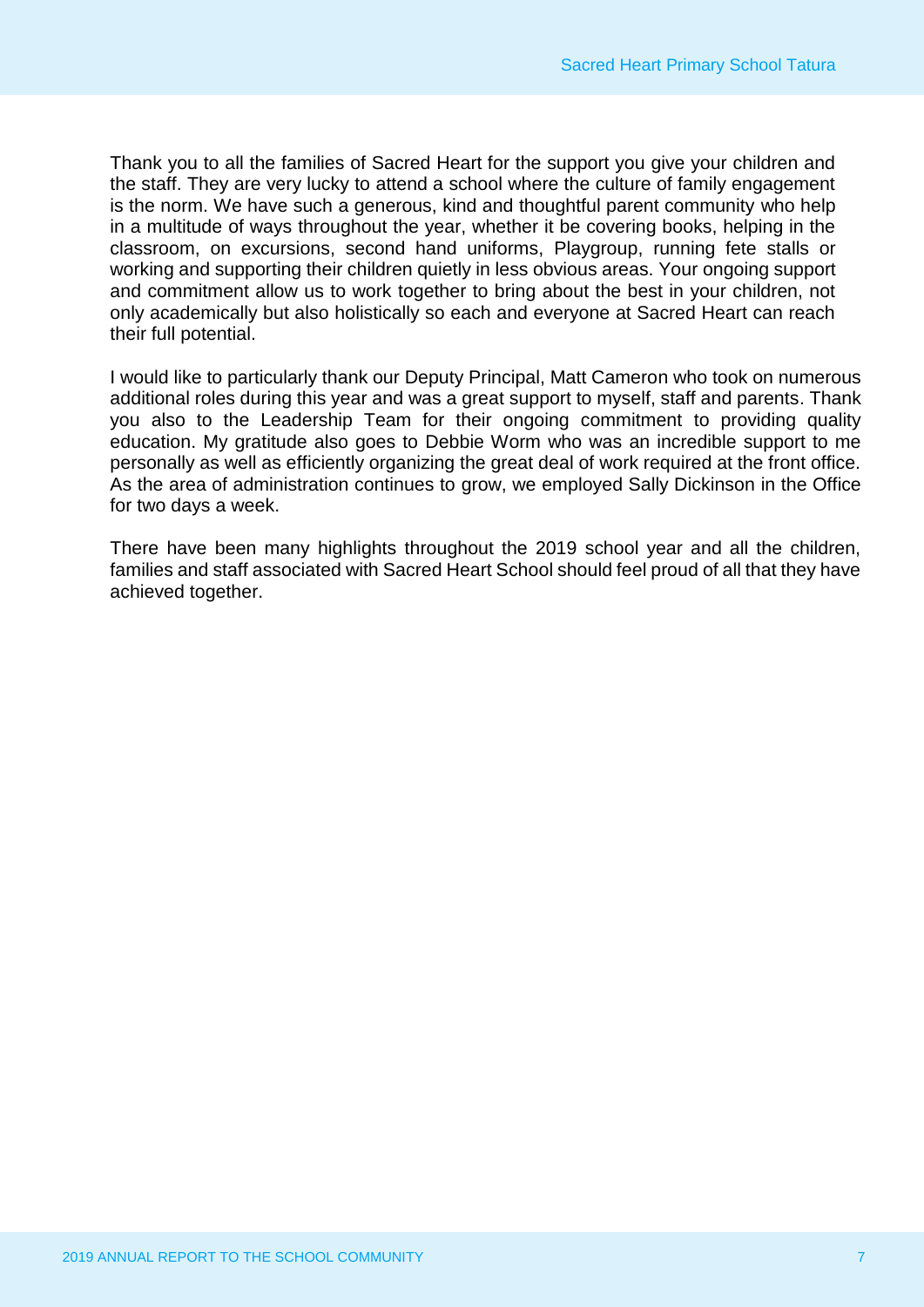## **School Education Board Report**

In reporting for the 2019 year for my time as Chair I reflect on our flourishing school.

Sacred Heart continues to develop in all aspects and there has been an abundance of successes over the year in core learning, sports, performances, the Arts and extracurricular activities. The school community have been privileged to engage and join in the celebration of these. Congratulations to all for yet another wonderful year.

We farewelled Father Michael Morley as our parish priest and Canonical Administrator as he entered retirement. I was happy to join in this farewell with an expression of thanks on behalf of the current and past board members and attest to his leadership, involvement and support of our school over the past 16 years.

Our parish was fortunate in the appointment of Father John Paul Pasala to then fill this role and we welcome and wish him well for the coming years.

There is a significant amount of work that goes into running our school -

Thank you to Pauline Hindson for her continued leadership, her support of the families, staff & students and her strength and drive to achieve sustained improvement and to ensure an enriching & nurturing learning environment for our students.

Thank you also to Matt Cameron as deputy principal and Debbie Worm as business administrator, who have respectively provided critical support for Pauline and the school community with dedication and know-how. It is definitely valued.

We are continually blessed with skilled and passionate teachers & staff. Sincerely thank you to those in that role.

It has been very rewarding to be involved in the school board. The Charter of Sandhurst School Improvement (CoSSI) is the framework for guiding school improvement with the focus on Learning & Teaching, Pastoral Wellbeing, Stewardship of Resources and Leadership with the overarching lens of Catholic Identity. The school board is involved in reviewing these aspects as part of planning, monitoring & to evaluate school improvement progress. Also decisions made need to align with the strategic plan as prepared.

The school board this year has covered a variety of areas of discussion and decisions including,

- The reporting format and how that looks into the future
- Development of play areas including shade sales and new landscaping
- Improvements and changes for the classrooms
- Grants & funding applications to carry out strategic plans.
- Maintaining knowledge of child safe policies & the continual updates.

The board also welcomed a visit from Pauline Fisher from Catholic Education Office to guide an induction for a newly formed board. In understanding the role of the school board, it is also apparent that members all bring different strengths, qualities and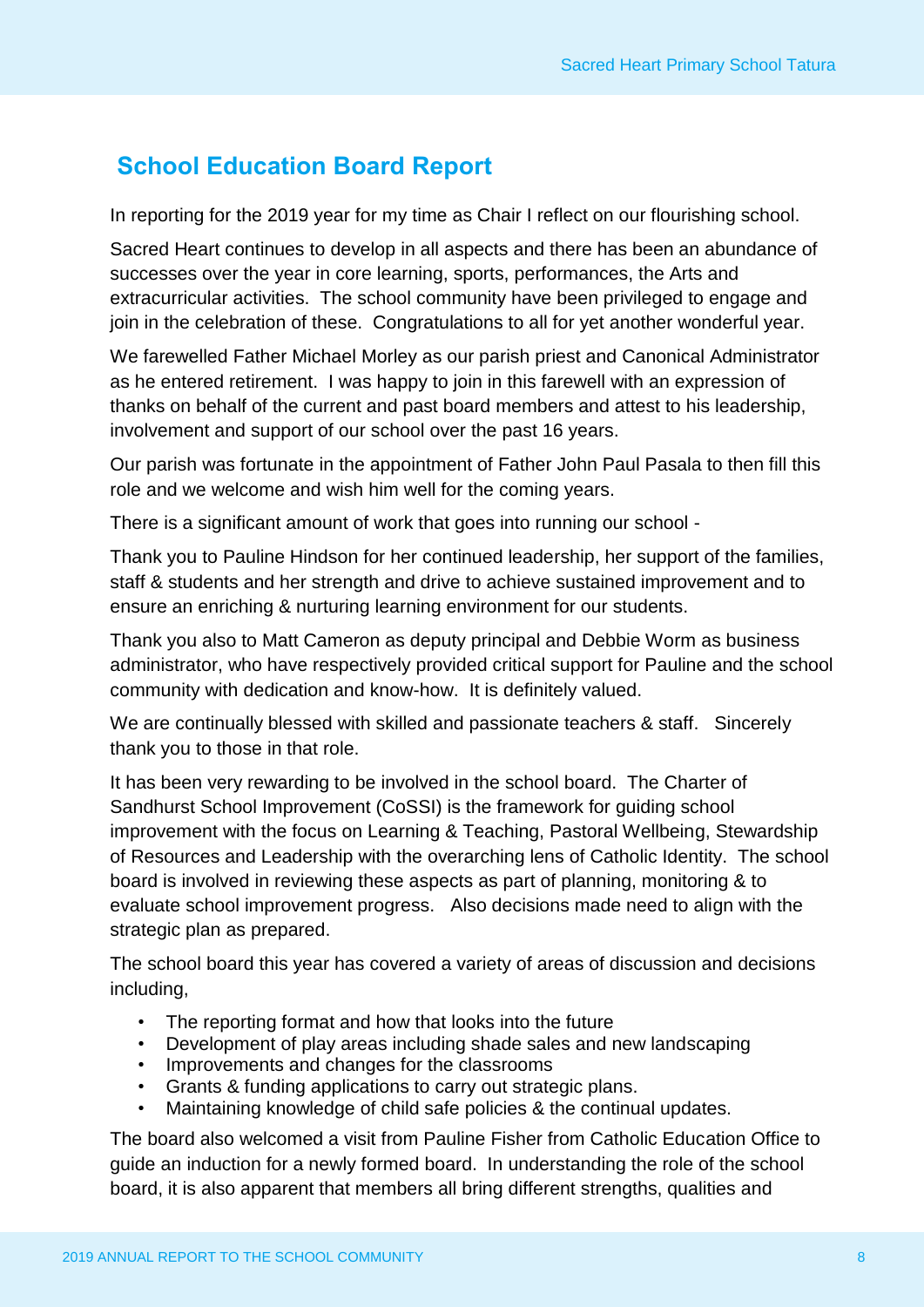backgrounds to the table, all with a the common goal of the betterment of our school. Thank you, members, for your commitment. Our participation and how we engage in the school community whether that be directly in the classroom to support the teachers, as part of the fete, or sharing in a special liturgy reflects the positive and wonderful culture we have here and we hope to continue to build and improve on this.

We continue to look ahead with great aspirations and to what the future brings.

Kind Regards, Maria Spedding Sacred Heart School Board Chair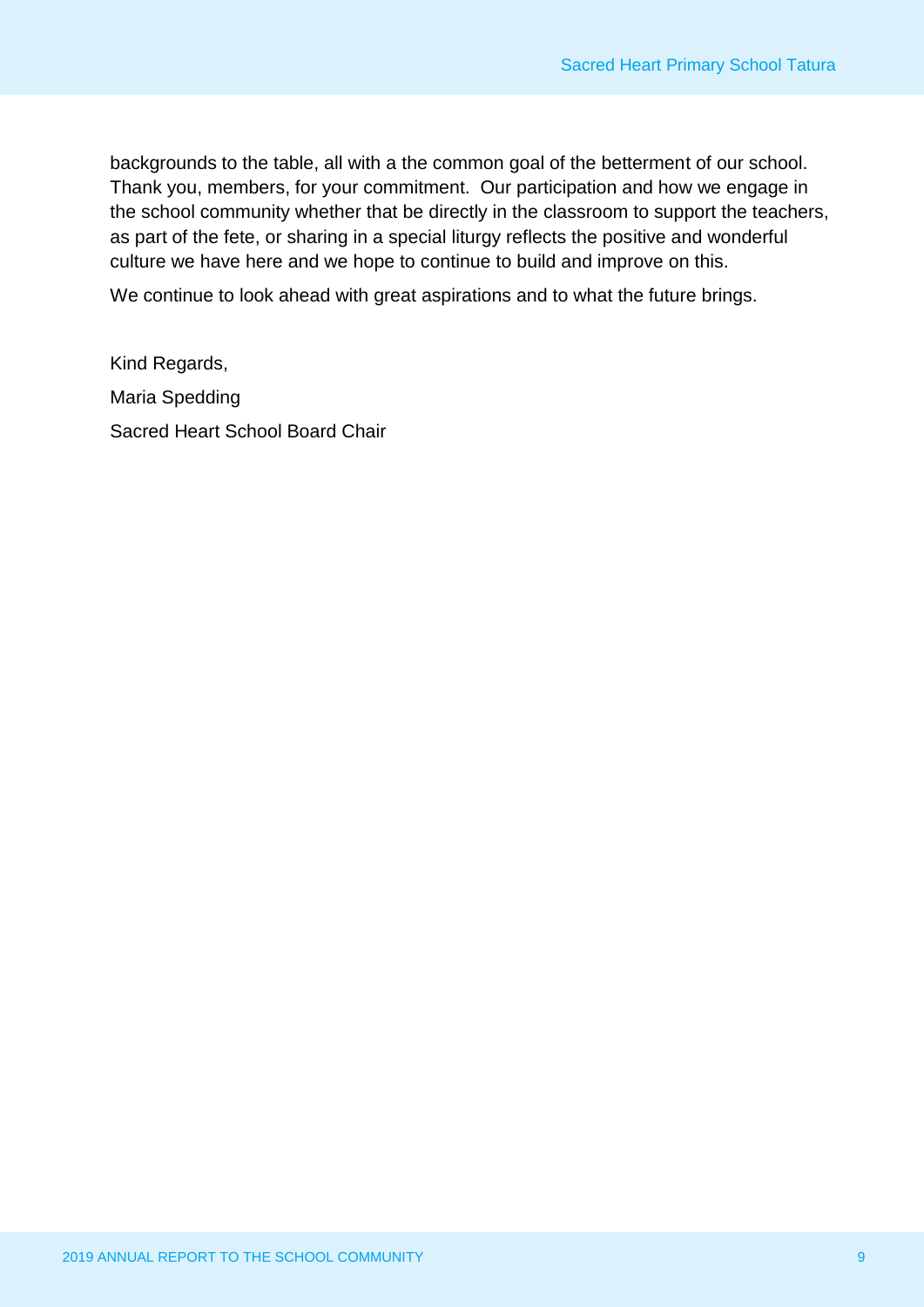## **Education in Faith**

#### **Achievements**

#### **Education in Faith**

We gathered at the beginning of the school year with our Opening Mass and welcomed new students, families and particularly our 40 new foundation students to the Sacred Heart Community. Year 6 students processed in with their new foundation buddies and were a wonderful example and help to them as they became familiar with our rituals.

Throughout the year special liturgies were celebrated, including Ash Wednesday, Grandparents Day, Father's Day and the Feast of the Sacred Heart. Fr Michael led Mass each first Friday with the school and parish actively participating. Year 3/4 Students led the whole school in a beautiful Mother's Day liturgy in the church in the absence of Fr Michael who was away on holidays during May. The End of Year Mass was a wonderful celebration of all that had been achieved throughout the year. Graduating students were presented with their Graduation Certificates and families and staff leaving Sacred Heart were acknowledged and thanked for their tremendous contributions to the life of the school.

Our Liturgies are always beautiful celebrations with everyone fully participating in the responses and singing. On occasions members of our school band have also added to the joyful participation of these celebrations. Many families also come along to the children's Masses on the second Sunday of each month and enjoy a cuppa afterwards.

Fifteen candidates made their First Communion during a Parish Mass in August. The Sacrament of Confirmation was celebrated on a weekday in early September. The Mass was both Bishop Leslie's final visit to Sacred Heart and Fr Michael's final Sacramental Mass as a Parish Priest. Both events were very special celebrations for the children and their families and also in the life of our parish.

Fourteen children made their Sacrament of Reconciliation. Each Sacramental group worked in home groups with their families and were well supported by each other as they grew in faith through the Steps in Faith sacramental program.

Fundraising for Social Justice continues to be a strong focus in our school community. These include the Lenten focus on CARITAS, generous donations to St. Vincent de Paul during the Winter Appeal.

During October the Sacred Heart School and Parish communities paused to fair well and give thanks for Fr Michael's time as Parish Priest of Sacred Heart Tatura. A Mass of Thanksgiving was celebrated, followed by a luncheon at the Italian Club where numerous parishioners spoke of Fr Michael's tremendous influence during his time as Parish Priest.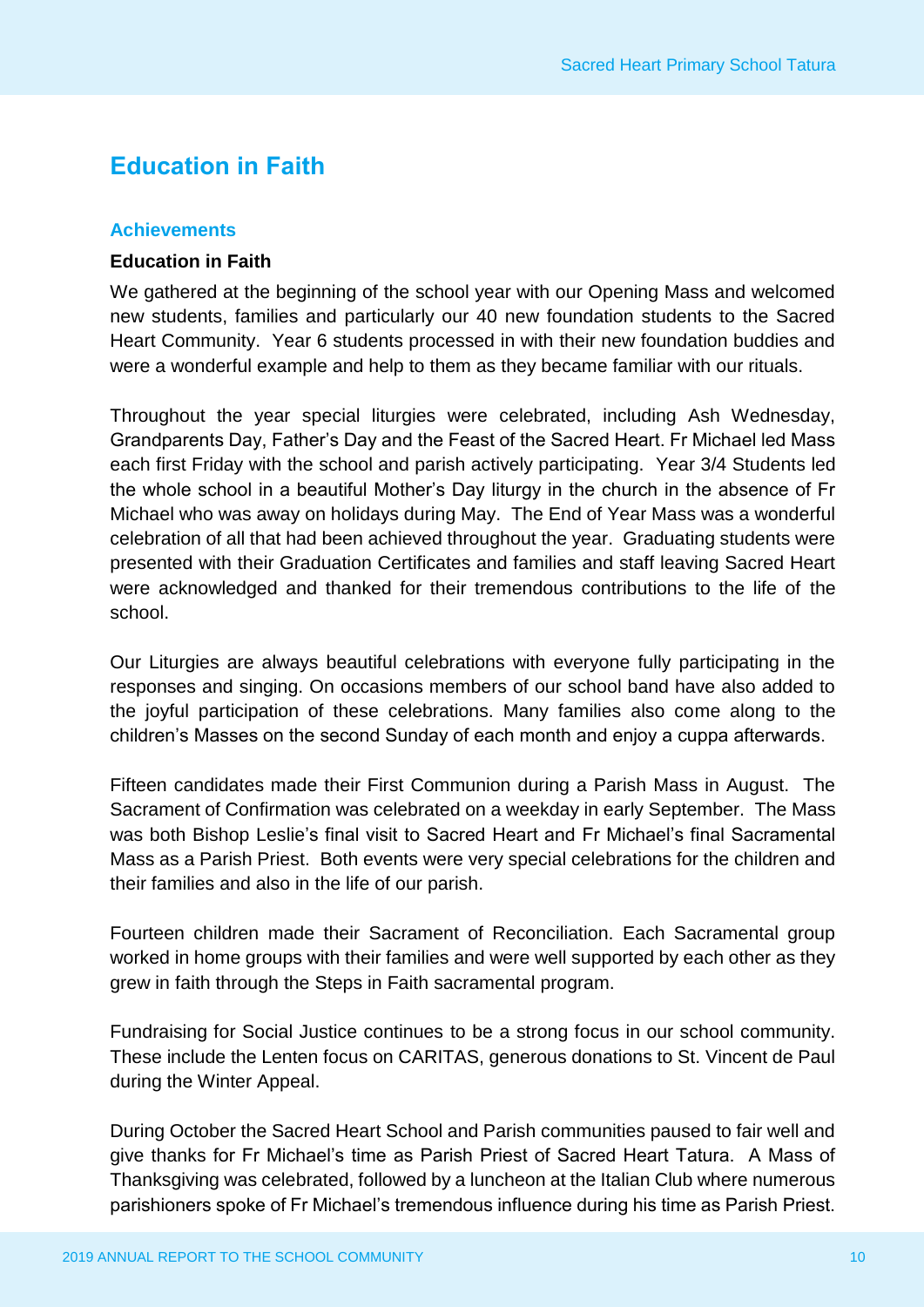Fr John Paul Pasala was warmly welcomed to the Sacred Heart Parish and quickly involved himself in the life of the church and school. Fr John Paul beautifully led the Reconciliation liturgy in November, followed by the End of Year Mass in December.

#### **VALUE ADDED**

- Holy Week liturgies led by students were celebrated in the final week of Term 1, with the 5/6 Good Friday liturgy in the church being a particularly moving reflection.
- Easter and Advent reflections were presented by each class in the Mercy Centre and were very well attended by families and parishioners.
- Staff and students focused on their prayer spaces reflecting the Religious Education learning and teaching focus of the time with excellent results. Prayer is a central part of the daily class routines and Assemblies.
- In March, the Enhancing Catholic School Identity Survey was completed by senior students, parents, staff and the School Board. The 2019 survey follows on from surveys in 2014 and 2009. The report indicates progress being made towards becoming a recontextualising school rather than a values driven school. The report's recommendation for future consideration relates to the specific focus on understanding scripture.
- Catholic Identity Student Leadership team led assemblies and developed Social Justice awareness across the school.
- Social Justice Student Leadership team developed awareness and raised money for CARITAS and presented SVDP with important food and clothing items for their Winter Appeal.
- 5/6 students and staff participated in the Ablaze Youth Event at Eastbank Performing Centre in July, joining with students from all over the Goulburn Valley to reconnect with God's message and listen to Fr Rob Galea and his band.
- Matt Cameron attended REC Network meetings.
- Two staff members attended Sandhurst Aboriginal Network Days.
- Wherever possible, students played components of the music during school and parish Masses.
- Two staff members are completing their Accreditation to Teach Religious Education in a Catholic School.
- Pauline Hindson represented the school at the inauguration of Bishop Shane in Bendigo.
- FIRE carriers were commissioned and learnt about the importance an intention of the Acknowledgement of Country. All F.I.R.E Carriers attended the Deanery Reconciliation Mass.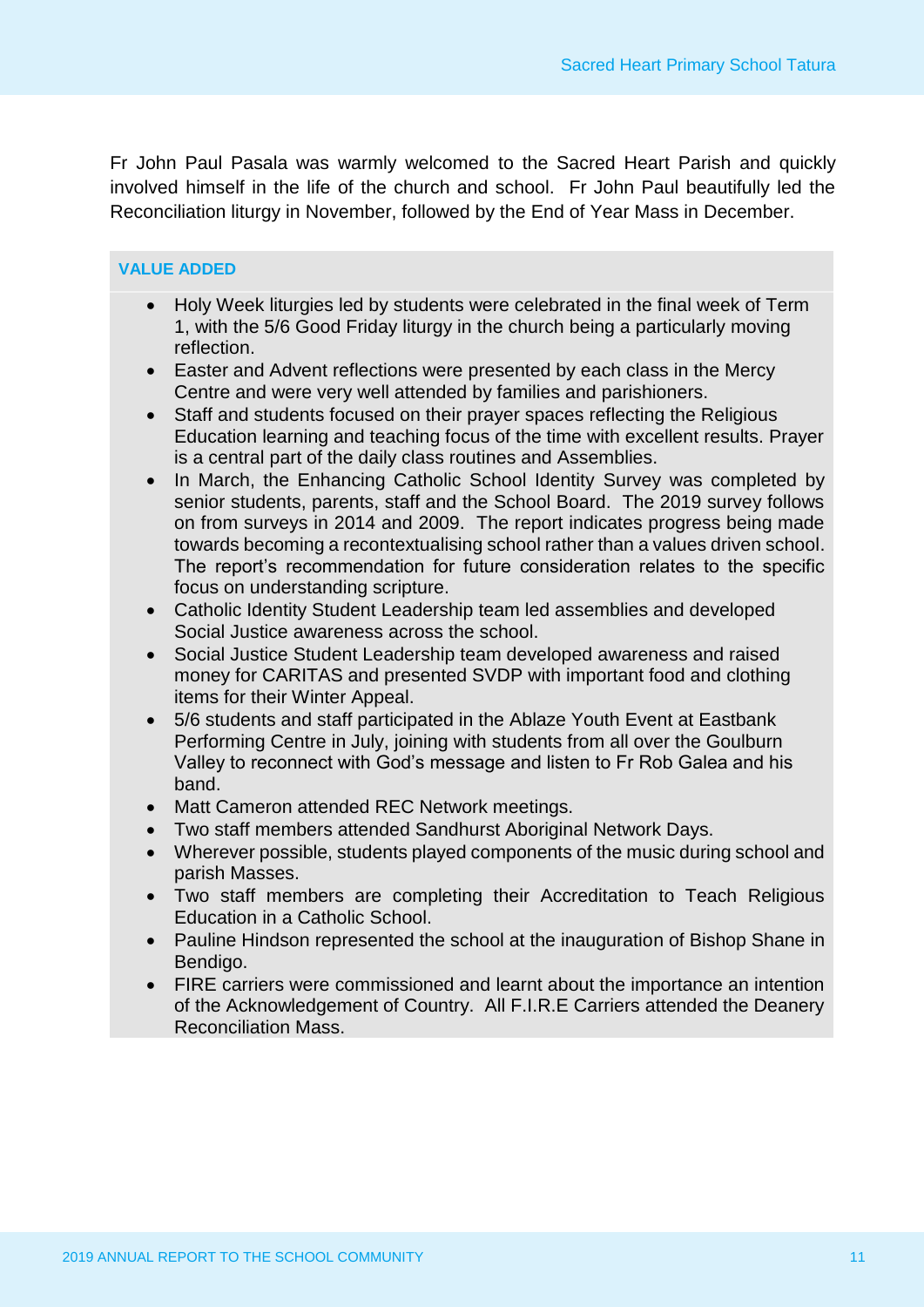## **Learning & Teaching**

#### **Achievements**

- Professional Learning Team meetings took place each fortnight and focused on data analysis and development of skills across all areas of the curriculum.
- Student reports using SIMON were completed at the end of Semester 1 and 2. Student Led Conferences were held twice during the year with students taking a more active role in leading the discussions. A focus on individual goal setting also promoted a clear link between the conferences and the written reports.
- School camps are an important part of the curriculum and help develop important social and emotional skills in our students. The 1/2s enjoyed an excursion to the Melbourne Aquarium, the 3/4s spent a night at Camp Billabong in Echuca, Fire Carriers participated in a Reconciliation based learning experience at Barmah Forest and Year 5/6 students enjoyed the experience at Sovereign Hill to name just a few.
- Children participated in the local ANZAC Day and Remembrance Day services. Student representatives laid wreaths and children learnt about these significant days in their classrooms. Year 6 leaders also represented the school at the inaugural Tatura Christmas Tree Lighting, helping to turn on the lights of the giant tree alongside the Mayor of Shepparton.
- Responsible Pet Ownership, the Year 6 Leadership Gathering, Michael Mangan concert, Sacred Heart Be Your Best Day, Heart Foundation workshops, Book Week parade and activities, Science Discovery Dome, Sporting Schools Golf Program, Market Fresh Healthy Eating visit and the Festival of The Sacred program were some of the extra curricular programs classes were involved in.
- An Information Evening and Hello night was held early Term 1 and was very well attended by parents.
- The school Tournament of Minds team, coordinated by Michelle Cameron, achieved an excellent result when they participated in the Goulburn Valley finals and qualified for Victorian State finals at La Trobe University Bundoora and performed very well against some very experienced teams. It was a valuable experience and learning opportunity for all involved.
- The School Sports was another wonderful day and twilight event for the school community. The children participated in the various events and the whole school participated in Cross Country at Cussen Park. Year 3-6s also completed in the Tatura District Athletics and many qualified for district level. Year 4-6s attended the Winter Sports competing against other district schools in soccer, football, netball and teeball. Classes also participated in weekly Physical Education lessons. P-6 completed a week's Swimming Program at Aquamoves, Shepparton and participated in the annual school swimming carnival at the Tatura Swimming Pool.
- Music is an important element of the curriculum and many opportunities are available for students to showcase their talents. Each class participates in music classes and our choir members regularly perform at school and community events such as the Lions Club of Tatura Christmas Carols.
- The school Rock band The Evening Birds also held a number of gigs throughout the year, with highlights being the Keynote performance at the AGM, as well as the opening sets at both the Sacred Heart Concert Performance and the Lions Club of Tatura Christmas Carols.
- Each class participates in Italian lessons and is developing the knowledge, understanding and skills allowing them to communicate and integrate Italian into their learning. All classes enjoyed the activities of the Italian Cultural Day.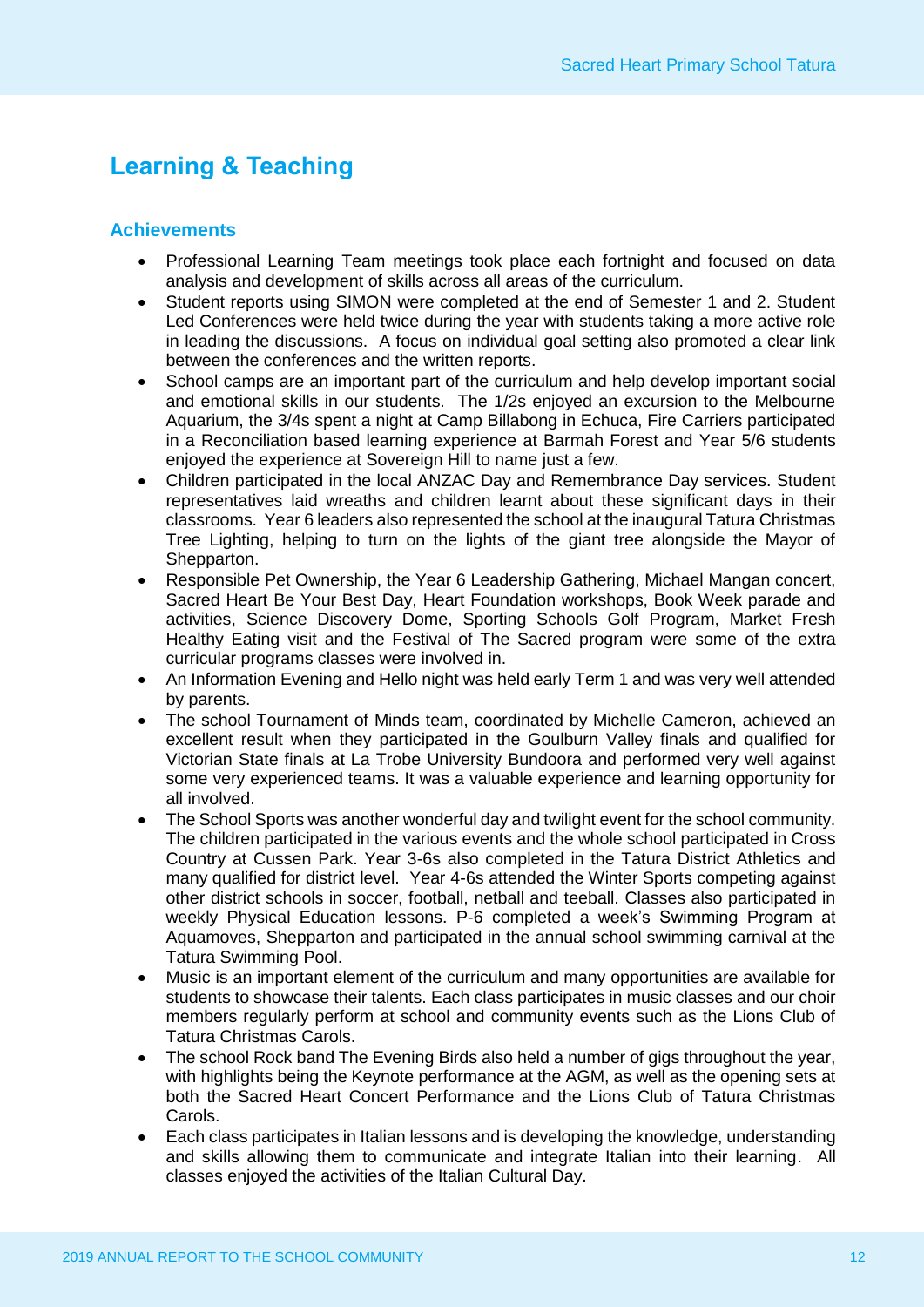- The whole school concert 'Who Listens to the Radio'? performance was a highlight of the performing arts program, playing two over 650 people across two shows at the Westside Performing Arts Centre.
- The variety and standard of artwork produced during weekly Art classes continues to impress, with some art pieces being entered into the Sandhurst Diocese MacKillop Art Exhibition.

#### **STUDENT LEARNING OUTCOMES**

| Year 3 |  |
|--------|--|
|--------|--|

|          | 2014 | 2015 | 2016 | 2017 | 2018 | 2019 |
|----------|------|------|------|------|------|------|
| Reading  | 407  | 410  | 446  | 453  | 438  | 420  |
| Writing  | 409  | 406  | 458  | 433  | 423  | 400  |
| Spelling | 374  | 388  | 442  | 424  | 437  | 400  |
| Grammar  | 389  | 421  | 451  | 429  | 439  | 448  |
| Numeracy | 394  | 375  | 428  | 418  | 418  | 407  |

**Year 5**

|          | 2014 | 2015 | 2016 | 2017 | 2018 | 2019 |
|----------|------|------|------|------|------|------|
| Reading  | 526  | 459  | 479  | 503  | 503  | 497  |
| Writing  | 475  | 483  | 473  | 473  | 479  | 480  |
| Spelling | 476  | 486  | 474  | 479  | 516  | 516  |
| Grammar  | 494  | 470  | 465  | 483  | 510  | 515  |
| Numeracy | 481  | 489  | 456  | 473  | 489  | 508  |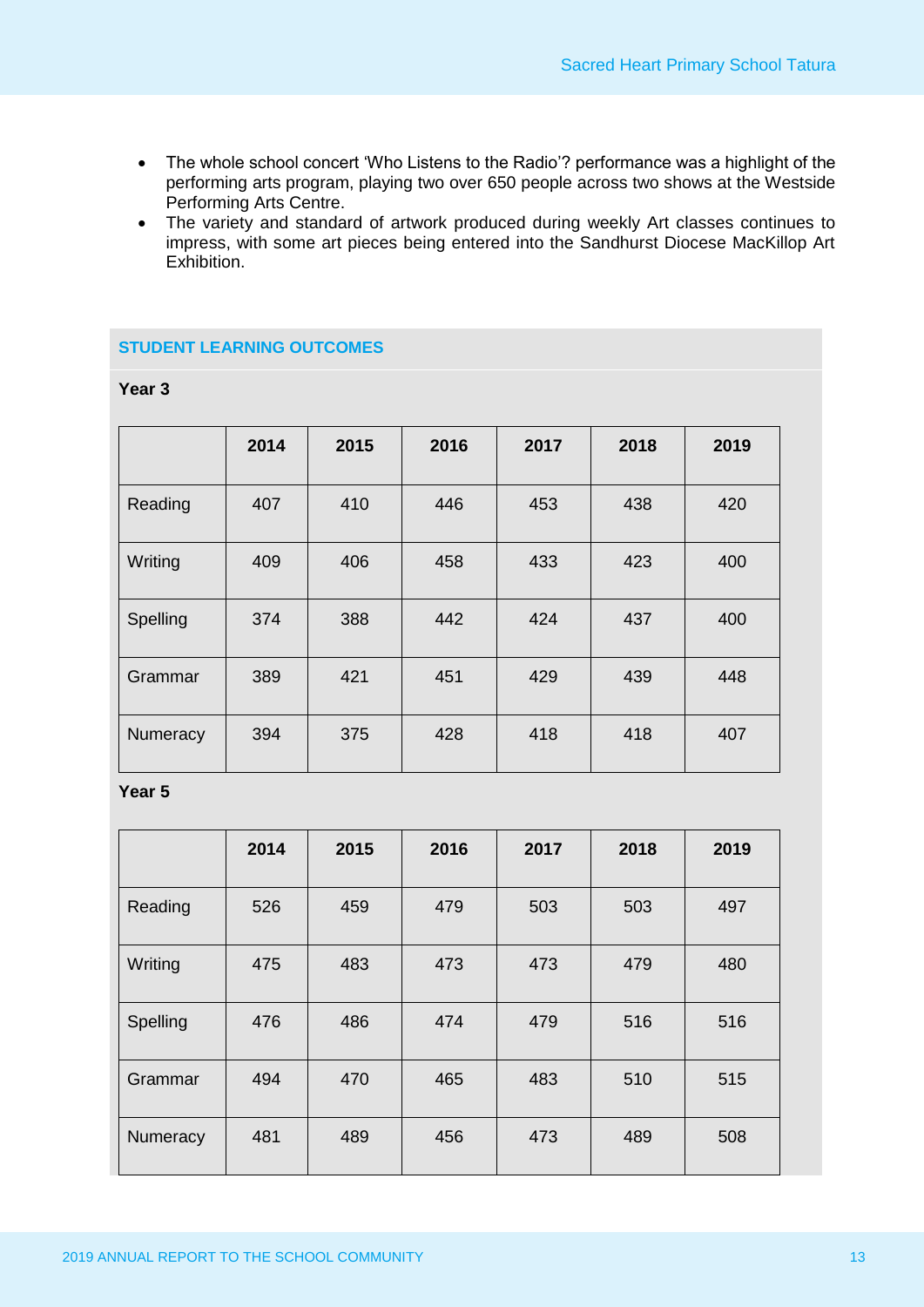Both Year 3 and Year 5 2019 NAPLAN cohort values reflect an ongoing overall increase in academic achievement throughout the school, with the following points critical in shaping the current level of achievement:

- 1. Scores relating to the five NAPLAN areas remain relatively consistent with overall growth demonstrated between 2014 and 2019
- 2. When compared to 'like schools' on the MySchool website, improvements year on year are clearly demonstrated by the positive change in colour coding along with overall increases in School Scores across the curriculum.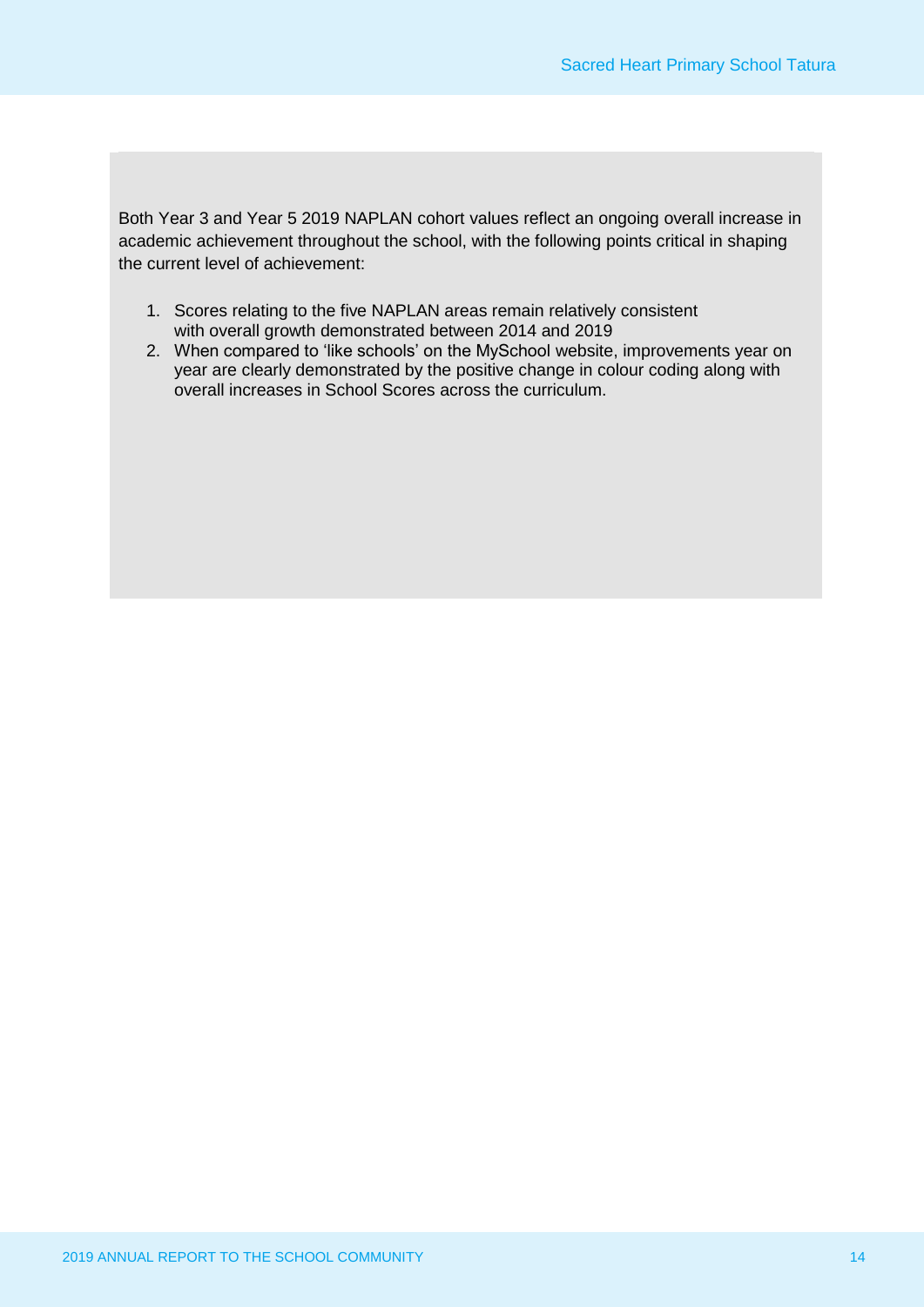## **Student Wellbeing**

#### **Goals & Intended Outcomes**

To further develop a community that promotes the safety, wellbeing and inclusion of all children.

#### **Achievements**

PSG meetings were held once a term for students who are funded and those who needed extra support. Those present included parents, principal, classroom teacher, Learning Diversity Leader and on occasion other professionals working with particular students or the students themselves. Personal Learning Plans are revisited and further goals are set.

Kathryn Ferguson, was employed two days a week under the National Chaplaincy Program to work with families, students and staff and outside agencies able to support wellbeing.

We have a visiting child psychologist who supports families and children needing professional help. She is also available to help teachers with particular strategies or conduct assessments for funding applications. We are well supported by Sandhurst CEO Wellbeing Team who have worked with families and teachers on individual management plans and strategies. A Speech Pathologist visits fortnightly to support classroom teachers, conduct assessments and work with groups of children with identified needs. She is also available to support families and conduct professional learning with staff.

Playgroup has continued to be an important link between school and the local community and an opportunity for pre-schoolers to experience and use the school facilities. Meghan Worm [parent] coordinated the program and provided a variety of enriching activities each week for children and their parents.

Our Student Buddy programs continued to thrive with Year 5 and 6 students supporting their Foundation buddies on many occasions, building a strong and positive relationship over the year.

SIMON was used to track behaviour incidents and served as a means to better support students, families and staff when tracking and resolving incidents.

Whole school approach to behaviour management supported by PBIS continued. Steve Hicks [Educational Officer/Pastoral Wellbeing] worked with Cassie Worm to build on the positive behaviours already established. They also worked on behaviour plans for additional support where needed.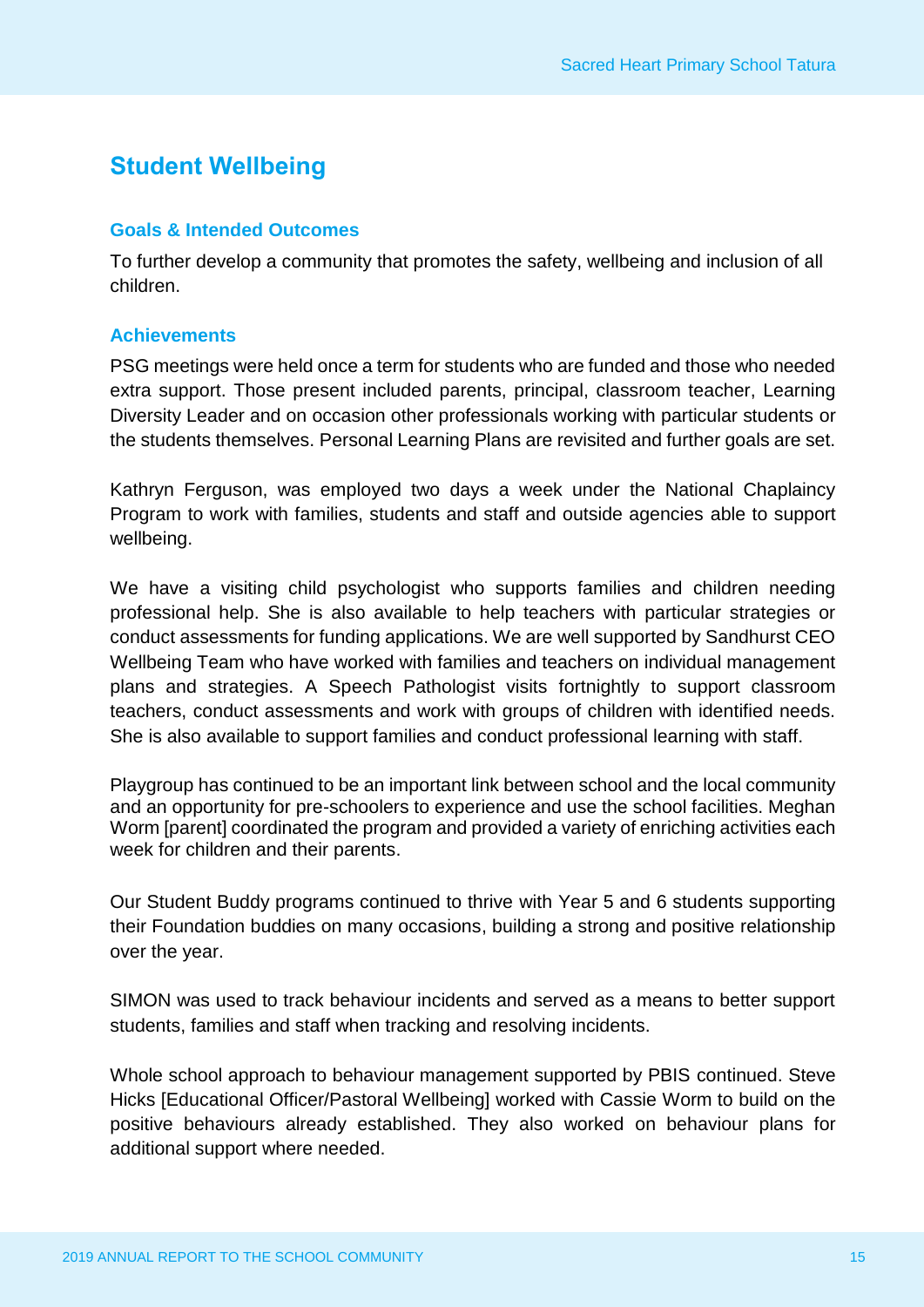Attendance Matters publications were published in the weekly newsletters, full semester attendance was acknowledged during Assembly and regular reminders of the value of good attendance was spoken about by the Principal during Assemblies and in newsletters.

#### **VALUE ADDED**

A Protective Behaviours program, RRRR (Resilience, Rights and Respectful Relationships) was implemented into the curriculum across all levels.

Weekly Class Awards focused on Positive Behaviour and celebrating achievements.

Student Buddy involvement in our Opening and End of Year Masses and other activities throughout the year.

Positive Play at Play Breaks included Chess Club, Art Extension, Yoga.

The Men's Shed partnership was a highly valued addition to our Wellbeing Program. A sewing group was also added to this program.

Transition Meetings were held with The Early Alliance Team in preparation for Foundation enrolment. Year 5s visited the kinders and both kinders visited Sacred Heart. Transition days took place in Term 4.

Playgroup was attended by many families and pre-schoolers.

School Activities included Welcome BBQ, Footy Colours Day, PPR Days, Book Week, Italian Day,

All classes participated in Sacred Heart Be Your Best Day, promoting PBIS Expectations- Respect, Resilience, Responsibility and Being Your Best. It was not only an enjoyable day but provided many valuable learning opportunities.

Out of Hours School Care continued to be a great support to families. Most days ASC was fully booked and although BSC has fewer numbers it continues to provide a service and support to families requiring it.

### **STUDENT SATISFACTION**

Our most recent School Satisfaction Survey indicated that students at Sacred Heart are likely to be experiencing positive emotions while at school. Students feel teachers help them find new ways to improve in their learning. Students feel teachers need to be more open to using a wide variety of information resources, which is an area to be focused on following student feedback.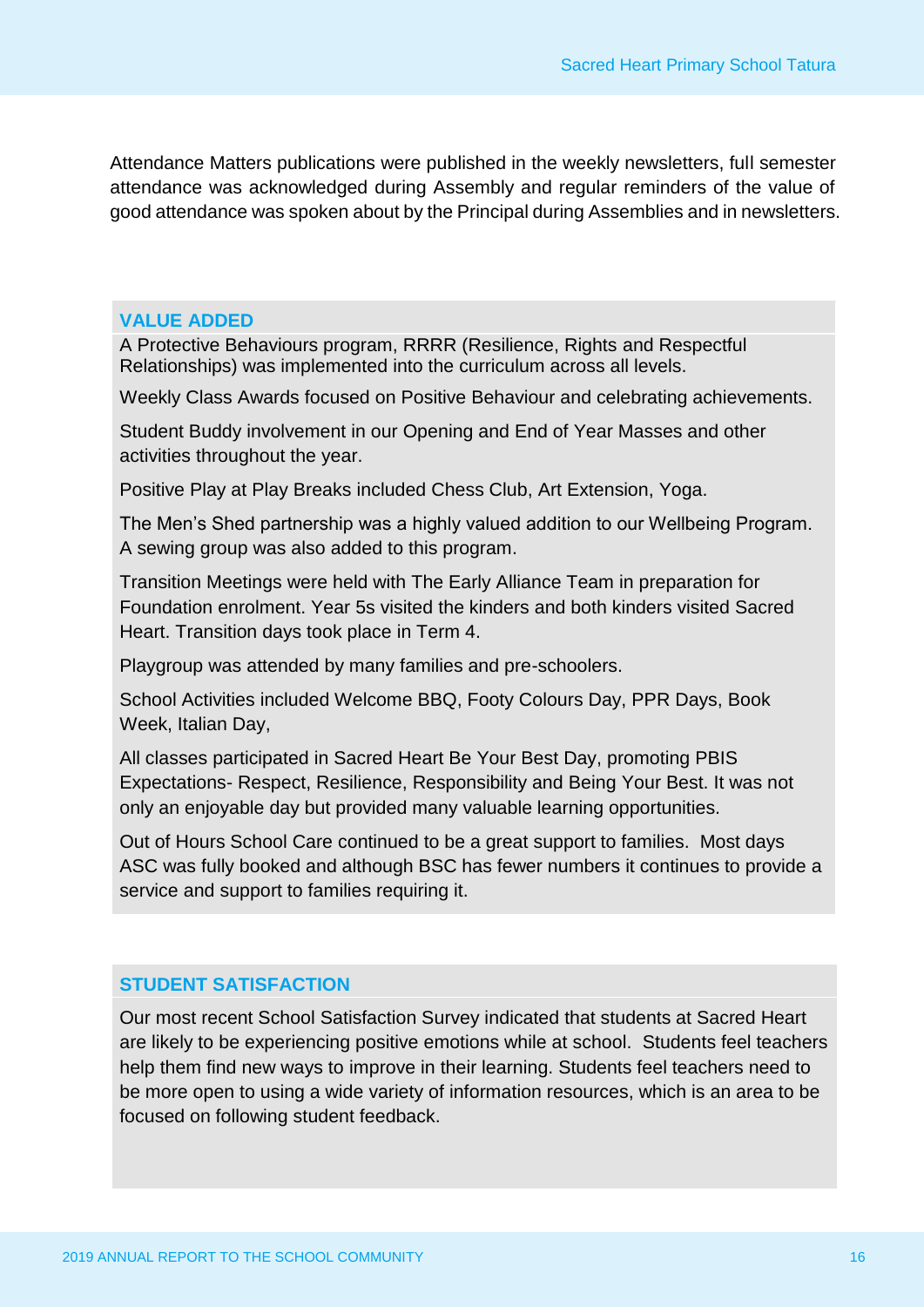#### **STUDENT ATTENDANCE**

Sacred Heart School has continued to promote, record, follow up and monitor school attendance. The benefits of good school attendance is regularly promoted through newsletters, in classrooms and at Assemblies. We have adopted consistent, rigorous procedures to monitor and record student absences and follow up unexplained absences.

- Attendance is checked electronically twice daily using SIMON.
- Parents are asked to notify the school by phone, school app or note when their child is absent. Reasons are recorded.
- Daily attendances are monitored and absences from class are identified. Families are sent an SMS before 10:30am to notify any unexplained absences. Parents/ emergency contacts are phone if families have not responded to SMS.
- Student attendance is recorded on semester reports.
- Attendance Matters promotional material is published school newsletters.
- Importance of good school attendance and arrival time is regularly published on newsletters, spoken about at parent meetings and address where needed.
- Students with less than 90% attendance receive a letter from the Principal which includes "Every Day Counts" [DEET]. Children with full attendance is acknowledgment and celebrated.
- Data is regularly monitored by Principal and Wellbeing Leader.
- Supports are put in place to support parents when or where necessary.
- The school culture provides a welcoming, supportive and safe environment for all children to attend school.
- Wellbeing Leader worked with CEO staff to provide professional learning for staff around the Attendance Matters material.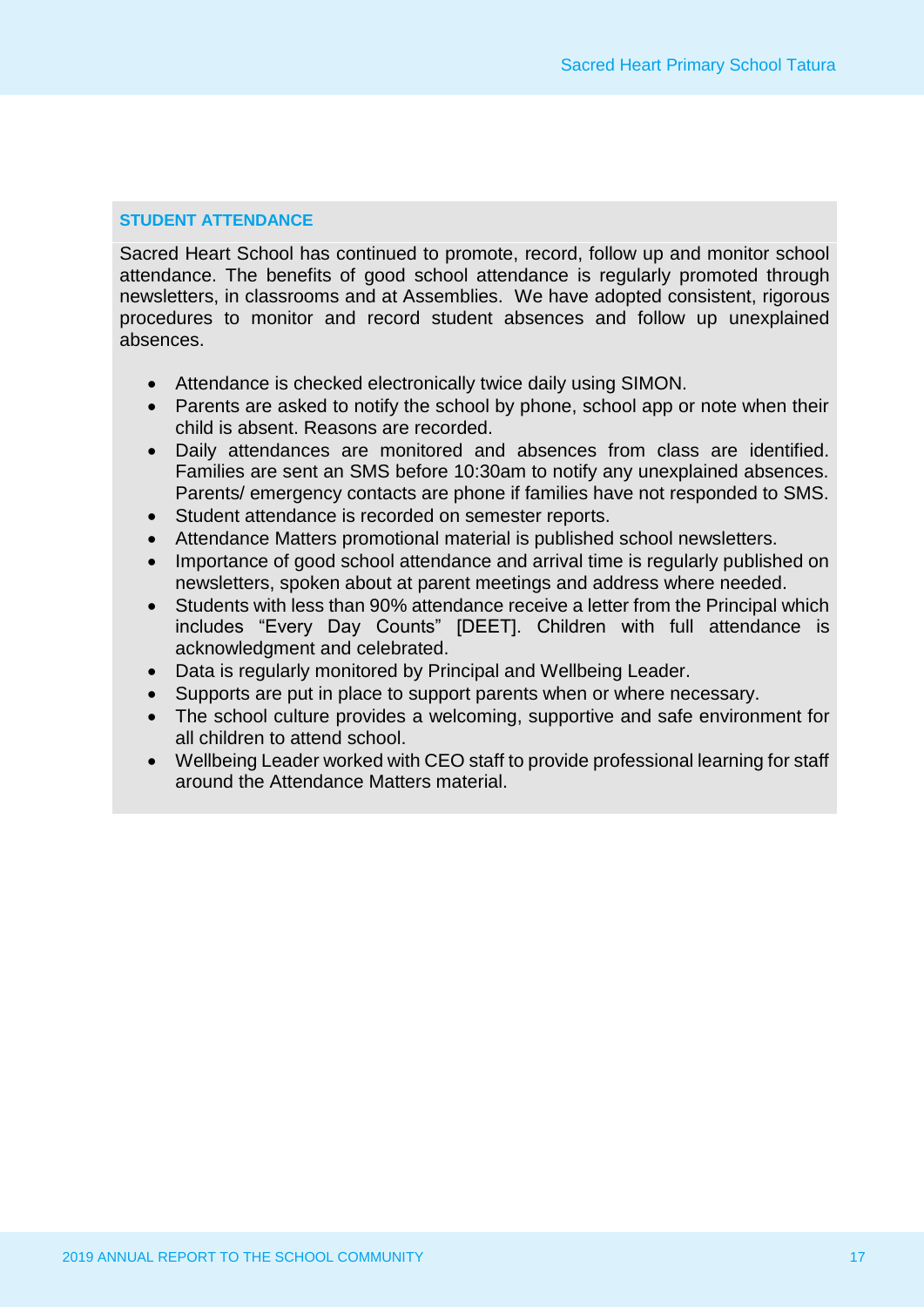## **Child Safe Standards**

#### **Goals and Intended Outcomes**

Sacred Heart School has further integrated the child safety focus into our school's vision and broader goals for the care and wellbeing of all students using the content in the Protect guidelines as developed by the Department of Education and Training and the Catholic Education Commission of Victoria.

Sacred Heart School is a child safe school and through policies our Child Safe statement is embedded into everyday practice. Our school continues to focus on providing a child safe environment where all children have the right to be treated with respect and will be protected from harm. We promote the safety, wellbeing and inclusion of all children.

#### **Achievements**

- VRQA –Child Safe Practices 2018 Review recommendations have continued to be embedded across the school.
- Sacred Heart School Child Safety policies are published on the school web site, publications and are publicly available to students, parents, staff and the community.
- Pauline Hindson and Matt Cameron are Child Safety Officers.
- Our commitment statement and information introducing Child Safety is shared with our school community via staff meetings, School Board Meetings, school newsletter, school website and parent information sessions.
- Staff are trained in procedures to protect and identify and respond to all forms of abuse.
- All staff completed Mandatory Reporting E Module and Disability Standards for Education modules.
- Staff are updated through CompliSpace Policy to ensure they are familiar with current policies.
- Appropriate signage is placed around the school displaying our commitment to child safety and inclusion of all children.
- All volunteers are inducted and have a current WWC. This requirement is well published through the school newsletter and information sessions.
- All staff sign and adhere to Code of Conduct. Staff briefings raise awareness of adult responsibilities within our community and embed language and commitment to everyday practice.
- Child Safe is included on the agenda of staff meeting and School Board Meetings.
- Sacred Heart Parents/ Guardians Code of Conduct was discussed with School Board and is included in school enrolment packs.
- Volunteers, contractors and visitors sign in through the office and must wear lanyards while on school site.
- Child Safety Risk Assessments are conducted as necessary. Emergency drills including lock in and evacuation are conducted and evaluated.
- Students have thorough information and education about child safe practices that are inclusive and empowering. These include, Cyber Safety Information for students and parents, Bravehearts, Life Ed Van, 4Rs, PBIS, Kids Speak signage,
- Principal and Parish Priest meet regularly to discuss Child Safe aspects.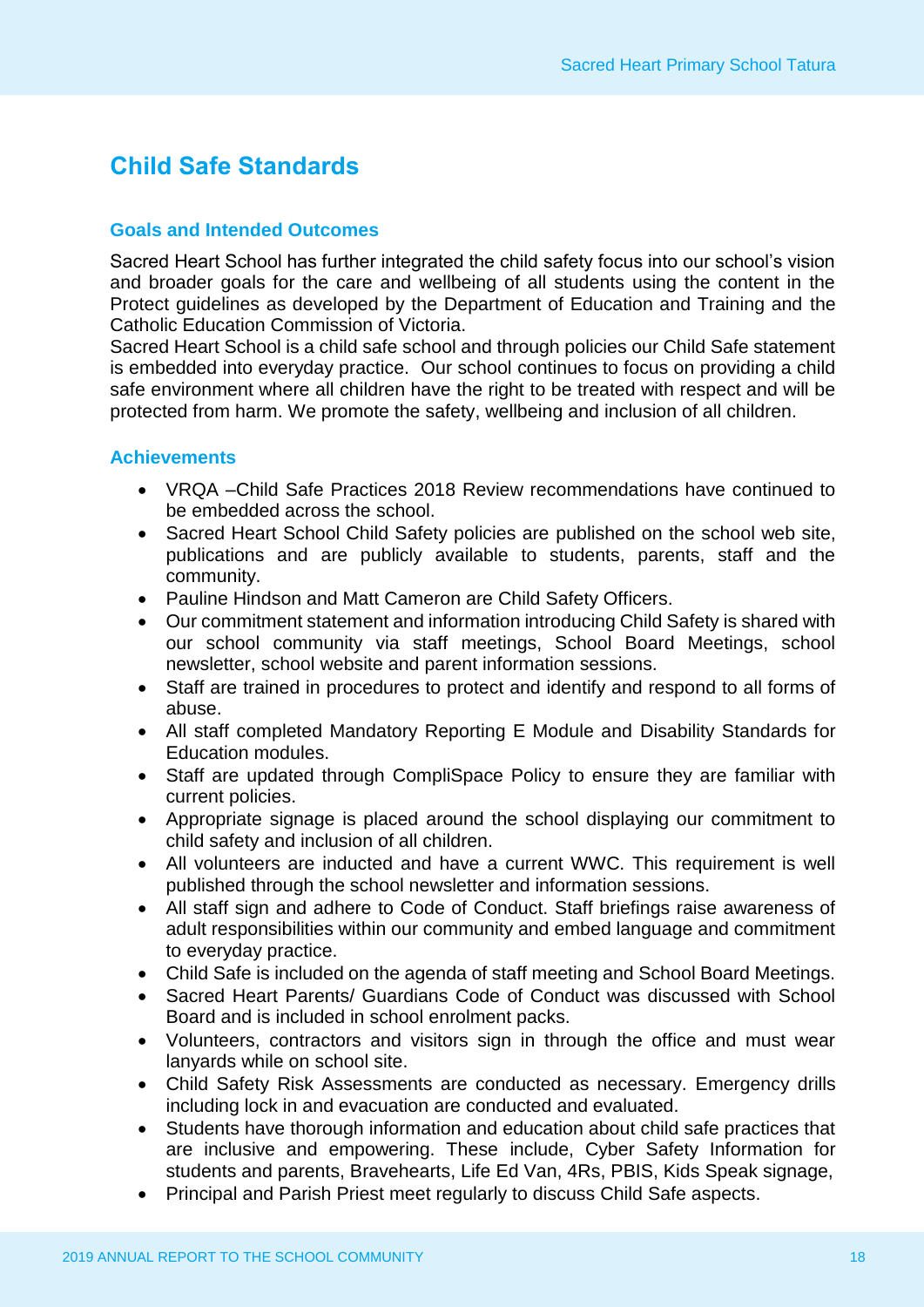- Emergency drills including lock in and evacuation are conducted and reviewed regularly.
- Staff work closely with parents with children of additional needs to ensure their safety, wellbeing and inclusion is a high priority. Meetings are held and personalised learning plans are developed with assistance of the parents.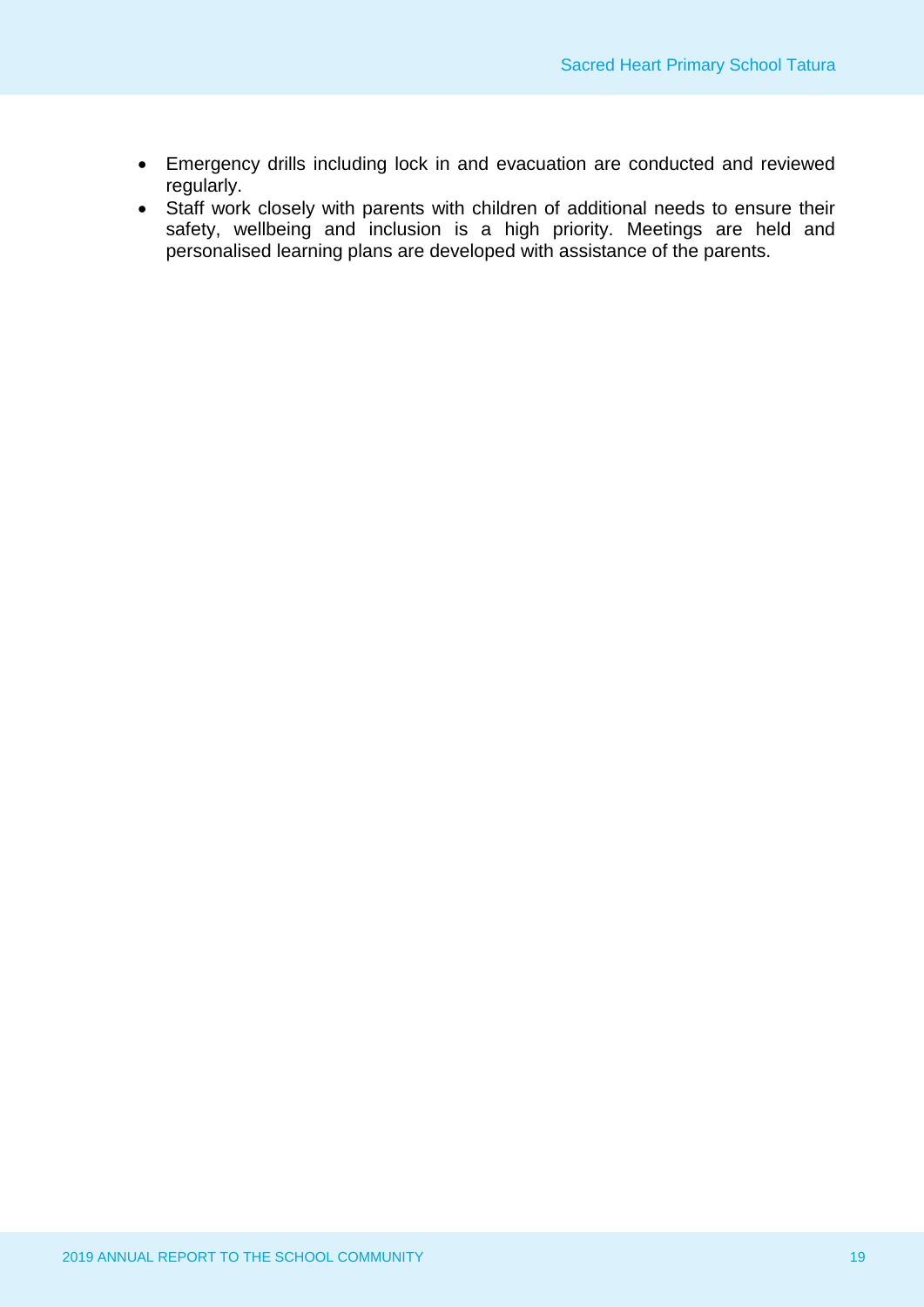## **Leadership & Management**

#### **Goals & Intended Outcomes**

To build capacity of all staff to understand, articulate and model current best practice and student-centred learning.

To continue to develop a culture of Professional Learning Teams.

To collaborate with the School Board in decision making to ensure the excellent facilities are maintained and managed and best practice is always sort and supported.

To encourage and engage parents to have greater input into future planning.

#### **Achievements**

- Sacred Heart's Leadership Team included: Pauline Hindson (Principal), Matt Cameron, (Deputy Principal, Religious Education Coordinator, Learning and Teaching) Cassie Worm [Senior Leader, Wellbeing], Katy Dundon [Junior Leader] and Laura Mathieson [eLearning]. The team met regulary to discuss the School Improvement Plan and implement programs in classrooms.
- The School Board continued to provide leadership to maintain school improvement. The membership of ten, met each month during the school year. Principal and Unit reports are presented at each School Board Meeting.
- Fr Michael, Michael Dundon and Pauline Hindson attended the Sandhurst Leaders Gathering**.**
- Parent feedback was sought following Semester 1 Reports and Student Led Conferences. The feedback was presented to staff and School Board and although did not represent a large number of parents, it indicated that some changes would be beneficial. Staff began to investigate other options for reporting, including the use of PAM through SIMON.
- All teaching staff participated in Goal Setting and ARMs meetings with the Principal using the AITSL standards of practice. Professional Learning was focused around individual and team goals set and whole school direction.
- Role descriptions and contractual agreements are documented and align with industrial agreements.
- Year 6s make up Student Leadership and participate in many leadership opportunities, including GV Deanery Leadership Day, which is an excellent opportunity for them to be involved in a day of leadership activities that enhanced leadership skills and capacities. Many keynote speakers challenged the students to think more deeply about what leadership is and looks like.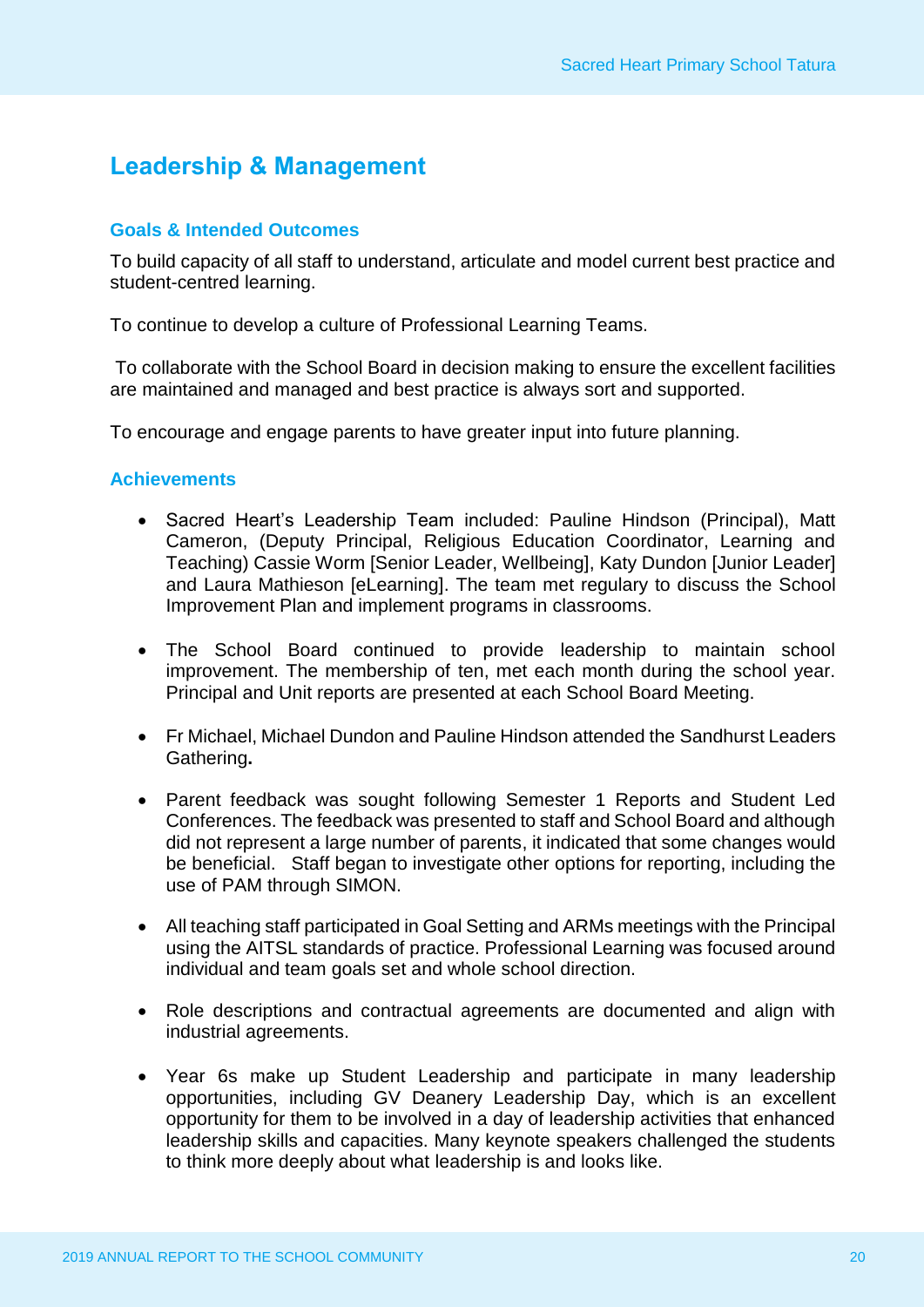- Year 6 Leadership Teams worked with teachers in rotating groups of Learning and Teaching, Stewardship of Resources, Pastoral Wellbeing and Catholic Identity. Some of their responsibilities included the Buddy Program, leading and organising Assemblies, running alternative lunch time programs, raising awareness on social justice and sustainability issues, running their own stalls at the fete and conducting school tours on Open Day. During our final Mass, Year 6 and their Foundation buddies participated in a special reflection together. They enjoyed a graduation dinner and farewell to say thank you for their time at Sacred Heart.
- Year 5 students visited the local kinders to build a connection with our incoming students
- Many school celebrations took place throughout the year and were well attended by parents and families
- Michael Chisholm, Indigenous Educator attended a staff meeting to deepen staff understanding on Aboriginal history and Aboriginal communities and how we can best include inclusive practices into our curriculum. He worked with the F.I.R.E Carriers who then presented excellent material during our weekly Assemblies. Staff also participated in The Flats Walk at KidsTown with local Yorta Yorta woman, Leonie Drummond reflecting on our local Indigenous story.
- As enrolment numbers continue to increase Sacred Heart School will submit an application for the Victorian Government Round 2 Capital Funding to upgrade facilities, which would include an Arts Learning space and more bathroom facilities. Staff visited other schools to provide Peter Byrne, 3Architect with the necessary brief.

### **EXPENDITURE AND TEACHER PARTICIPATION IN PROFESSIONAL LEARNING**

#### **DESCRIPTION OF PL UNDERTAKEN IN 2019**

All staff with Positions of Leadership have attended Network and training days pertaining to their leadership area.

Staff completed Level 1 CPR and First Aid course, including anaphylactic, diabetes and asthma updates. Some staff also completed Level 2 First Aid.

Pauline Hindson participated in Directors' Briefings and GV Deanery Principal meetings Pauline Hindson and Michelle Cameron attended NCCD Briefings.

Some staff attended a day of Professional Learning on 'Safe on Social Media'.

Debbie Worm attended the SIMON Conference.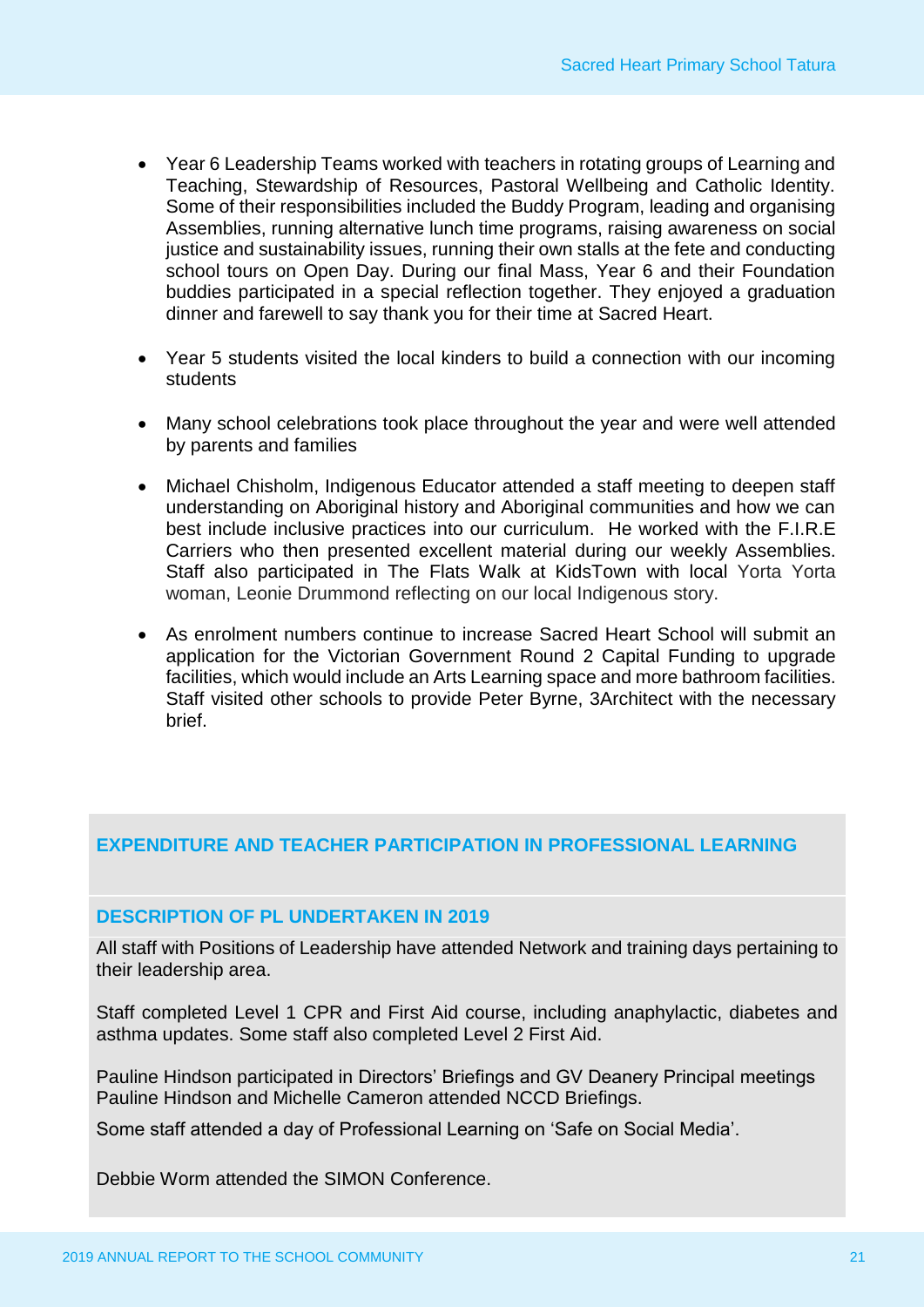Bernard Kerrins, Maths Consultant provided Professional Learning for all staff.

Pauline Hindson attended the biennial Victorian Primary Catholic School Principal's [VACPSP] Conference with the focus "Impact the Future, Leading Today's Learners Tomorrow".

Two staff members attended a two day Critical Management Training.

Debbie Turvey attended an induction to Source of Life PL as a new teacher to Sandhurst Diocese

Bern Shiels [Learning Diversity CEO] worked with staff to assist with identifying levels of adjustment for NCCD, using SMART goals and the CECV Intervention Framework. .

Sally Dickinson [Admin Office] and Pauline Hindson attended Complispace professional learning and policies were updated as an ongoing commitment to developing school based documentation.

Cassie Worm met with members of the CEO Pastoral Wellbeing Team and to promote full school attendance.

Kathryn Ferguson completed Seasons For Growth Training

| NUMBER OF TEACHERS WHO PARTICIPATED IN PL in 2019 | 18    |
|---------------------------------------------------|-------|
| AVERAGE EXPENDITURE PER TEACHER FOR PL            | \$724 |

### **TEACHER SATISFACTION**

Using our most recent School Satisfaction Survey as feedback, staff at Sacred Heart feel they work in a supportive environment where they are empowered to achieve personal and team goals. They believe that to fully achieve their goals, a variety of Professional Learning should be available in order to cater for different levels of expertise.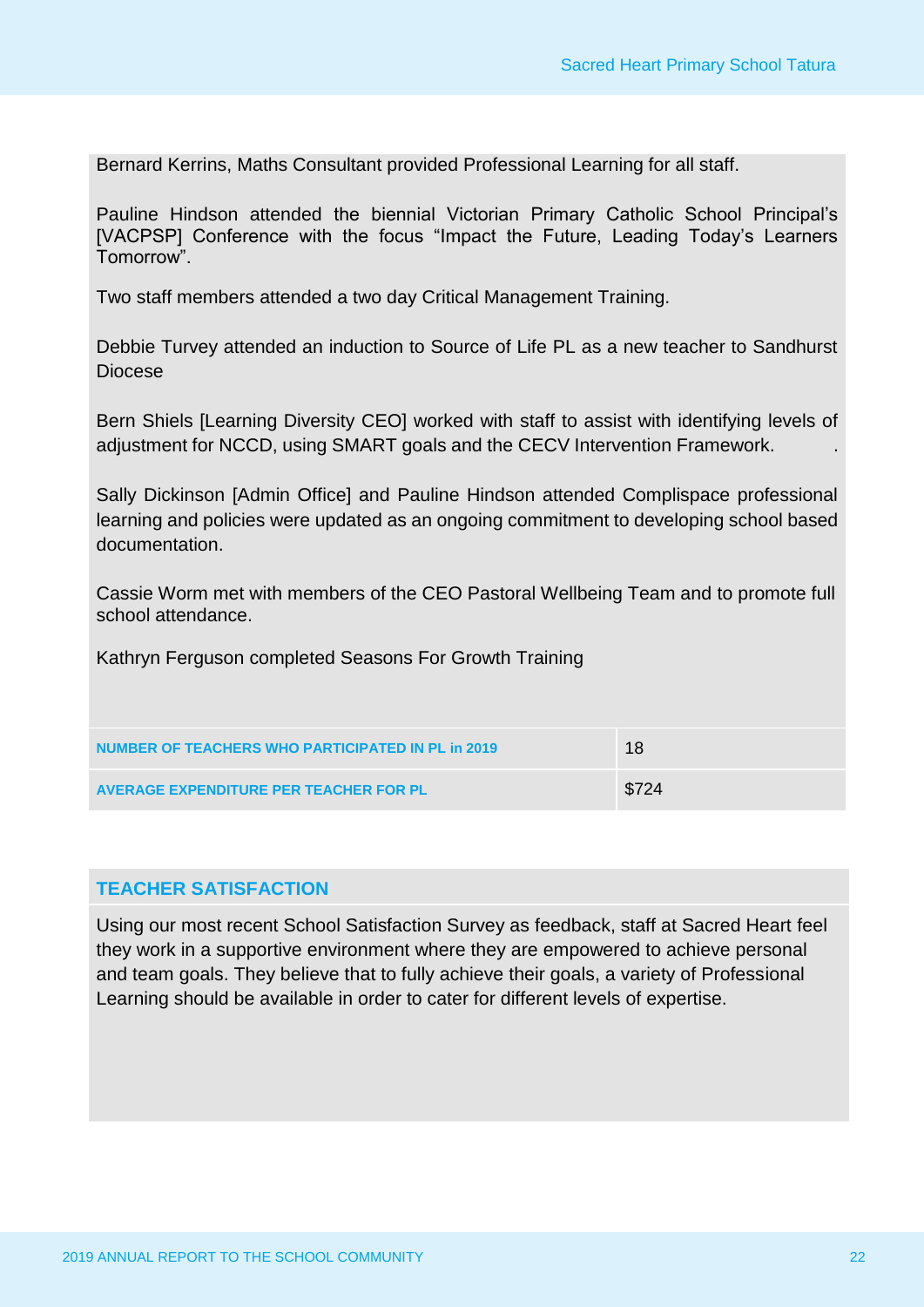## **School Community**

#### **Goals & Intended Outcomes**

To provide a community that promotes the safety, wellbeing and inclusion of all at Sacred Heart.

To provide and maintain stimulating and engaging learning spaces and create a new outside play area to allow extra play options and choices for all students.

To continue to build strong connections with families, the Parish and local community.

#### **Achievements**

The commencement of the Outdoor Learning and Play Space will provide an additional play area for children which will include more choice for a variety of outdoor activities.

Maintaining the learning environment, both inside and out that is stimulating, purposeful and safe for all.

Ongoing involvement in the Parish through Children's Masses, Mini Vinnies, CARITAS, School Parish fete.

Family and community invitations to school Masses and celebrations, Playgroup, School Rock Band Performances.

Sacred Heart's School Ongoing involvement with the local community in a variety of ways, some which include Lions Club, Rotary, SVDP, local tree planting and development of Cussen Park, connections with local kinders, Moyola Aged Care, Tatura Men's Shed, Tatura Ambulance, Ambulance Victoria and Heart Safe Community.

Enact the Scared Heart Cyclic Maintenance Plan ensuring school buildings and grounds are well maintained.

#### **PARENT SATISFACTION**

Using our most recent School Satisfaction Survey as feedback, parents at Sacred Heart feel communication between staff and parents is good. An area of improvement to be focused on is to encourage and engage parents to have greater input into future planning.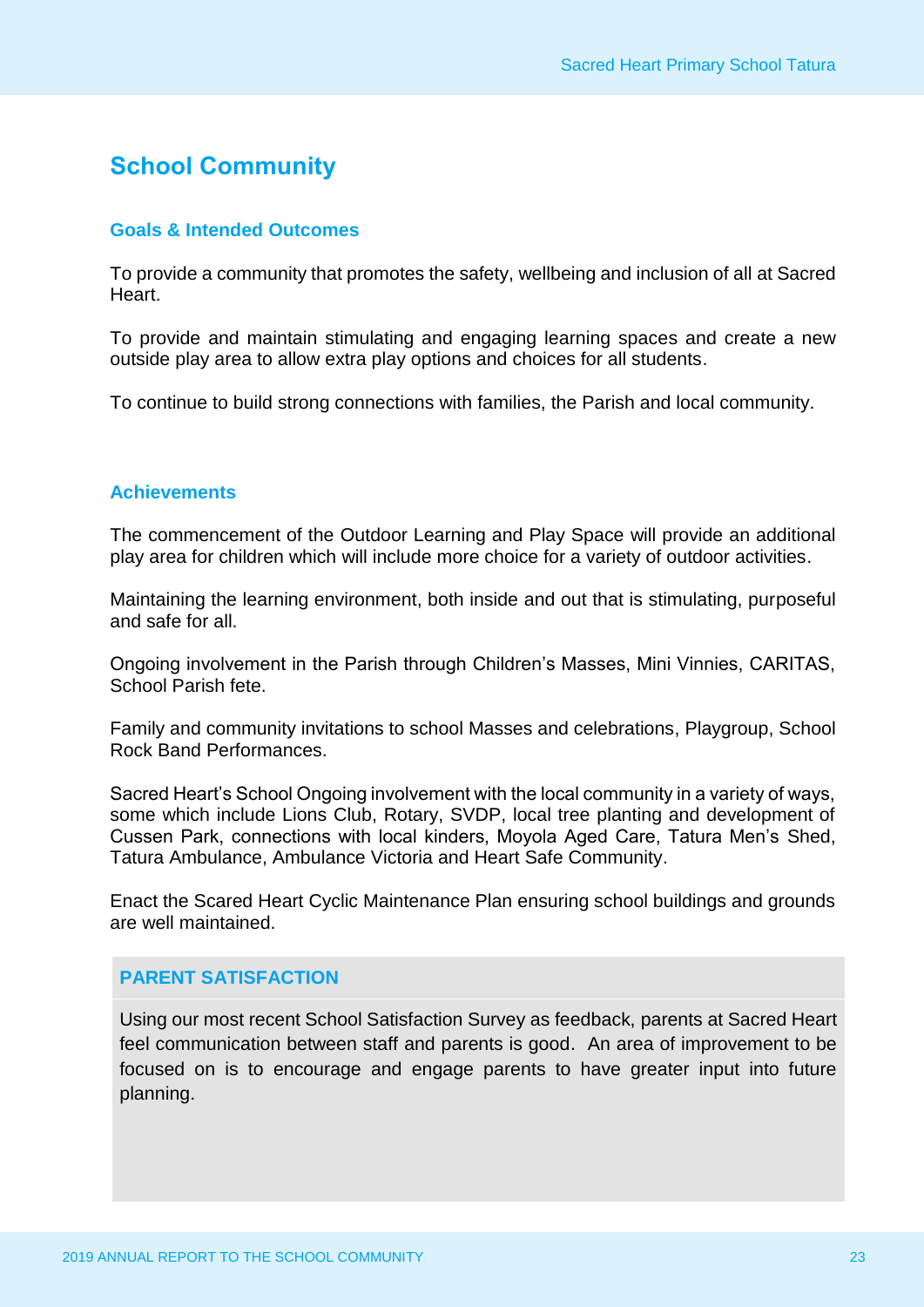## **Future Directions**

As enrolments continue to increase, the school Master Plan will be revisited. The Leadership Team and School Board will work together to plan for the future needs of the school.

Further developments to enhance the school surrounds and make better use of the play areas are also included in future directions of Sacred Heart.

Following the Reporting Framework survey conducted by staff and parents, further investigating into best practice for reporting to parents will continue.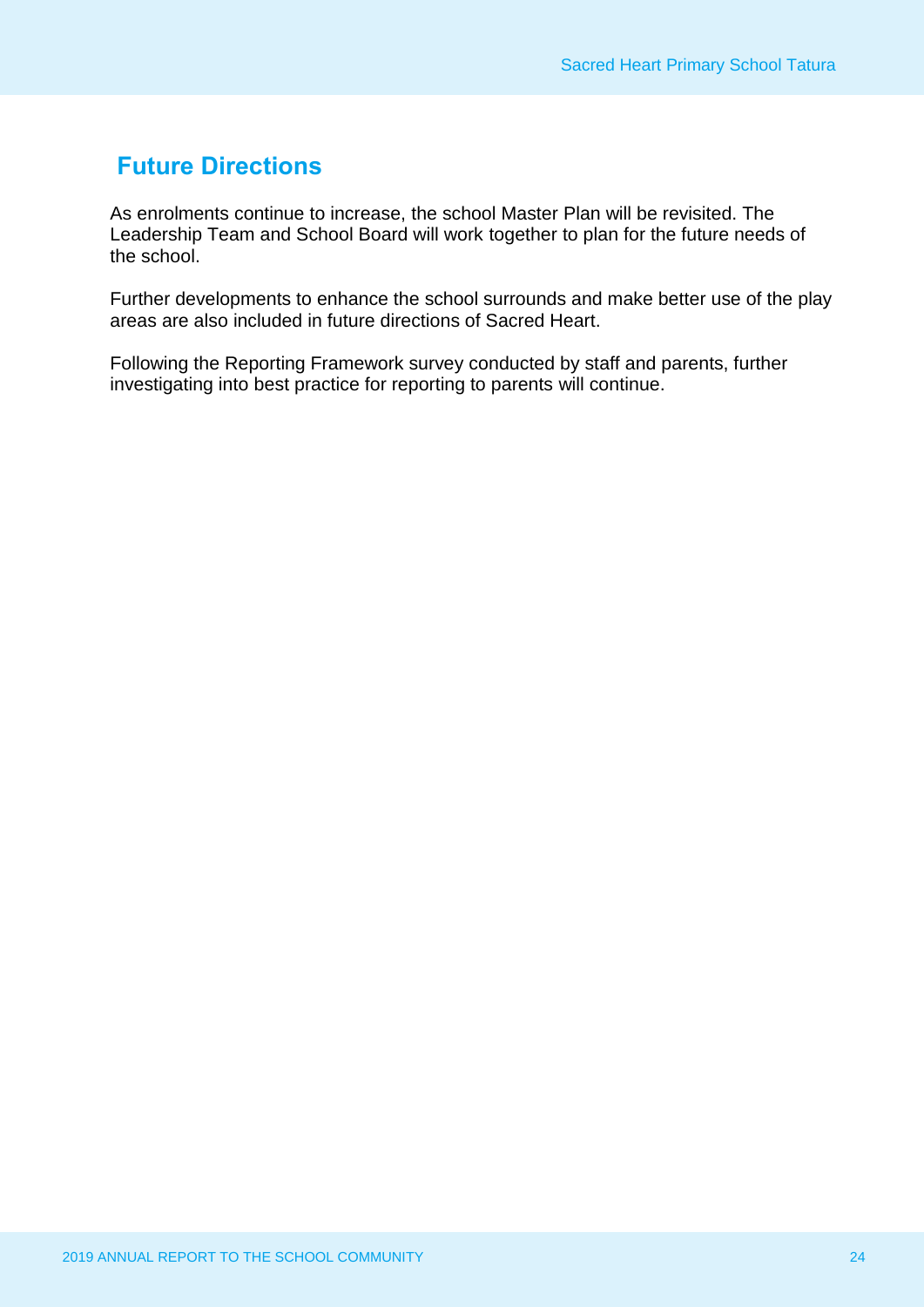## **School Performance Data Summary**

#### **E3007**

**Sacred Heart School, Tatura**

| PROPORTION OF STUDENTS MEETING THE MINIMUM STANDARDS |              |                       |                                       |              |                                       |
|------------------------------------------------------|--------------|-----------------------|---------------------------------------|--------------|---------------------------------------|
| <b>NAPLAN TESTS</b>                                  | 2017<br>$\%$ | 2018<br>$\frac{9}{6}$ | 2017 - 2018<br><b>Changes</b><br>$\%$ | 2019<br>$\%$ | 2018 - 2019<br><b>Changes</b><br>$\%$ |
| YR 03 Grammar & Punctuation                          | 100.0        | 94.6                  | $-5.4$                                | 100.0        | 5.4                                   |
| YR 03 Numeracy                                       | 100.0        | 100.0                 | 0.0                                   | 100.0        | 0.0                                   |
| YR 03 Reading                                        | 89.5         | 97.1                  | 7.6                                   | 93.1         | $-4.0$                                |
| YR 03 Spelling                                       | 94.4         | 100.0                 | 5.6                                   | 93.1         | $-6.9$                                |
| YR 03 Writing                                        | 100.0        | 100.0                 | 0.0                                   | 96.6         | $-3.4$                                |
|                                                      |              |                       |                                       |              |                                       |
| YR 05 Grammar & Punctuation                          | 93.5         | 96.0                  | 2.5                                   | 100.0        | 4.0                                   |
| YR 05 Numeracy                                       | 100.0        | 100.0                 | 0.0                                   | 100.0        | 0.0                                   |
| YR 05 Reading                                        | 100.0        | 100.0                 | 0.0                                   | 100.0        | 0.0                                   |
| YR 05 Spelling                                       | 90.3         | 100.0                 | 9.7                                   | 100.0        | 0.0                                   |
| YR 05 Writing                                        | 93.5         | 96.0                  | 2.5                                   | 100.0        | 4.0                                   |
|                                                      |              |                       |                                       |              |                                       |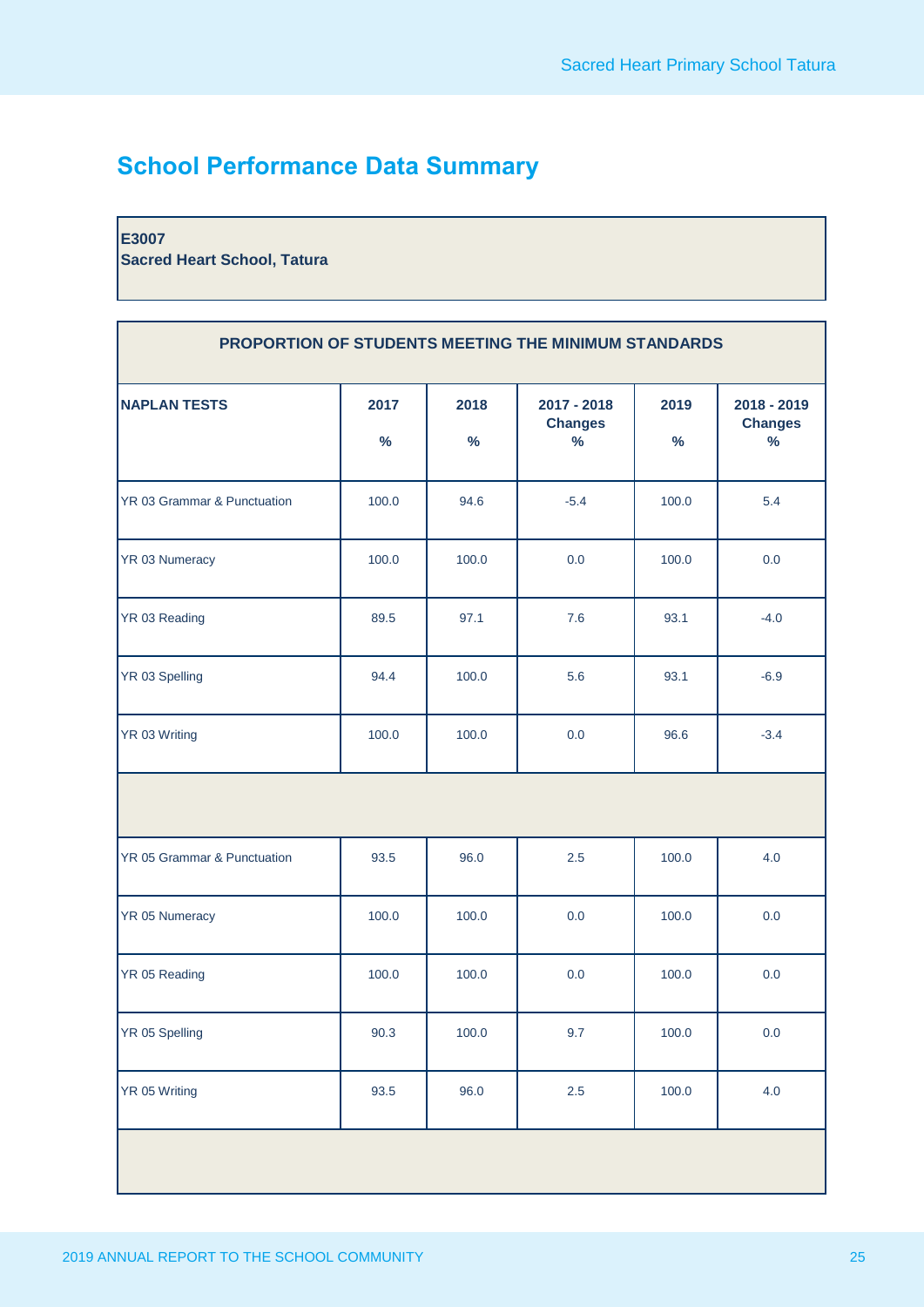

| AVERAGE STUDENT ATTENDANCE RATE BY YEAR LEVEL | $\%$ |
|-----------------------------------------------|------|
| <b>Y01</b>                                    | 90.9 |
| <b>Y02</b>                                    | 92.1 |
| Y03                                           | 91.1 |
| <b>Y04</b>                                    | 90.5 |
| <b>Y05</b>                                    | 89.3 |
| Y06                                           | 90.7 |
| Overall average attendance                    | 90.8 |

| <b>TEACHING STAFF ATTENDANCE RATE</b> |       |  |  |
|---------------------------------------|-------|--|--|
| Teaching Staff Attendance Rate        | 78.3% |  |  |

| <b>ALLSTAFF RETENTION RATE</b> |       |
|--------------------------------|-------|
| <b>Staff Retention Rate</b>    | 72.7% |